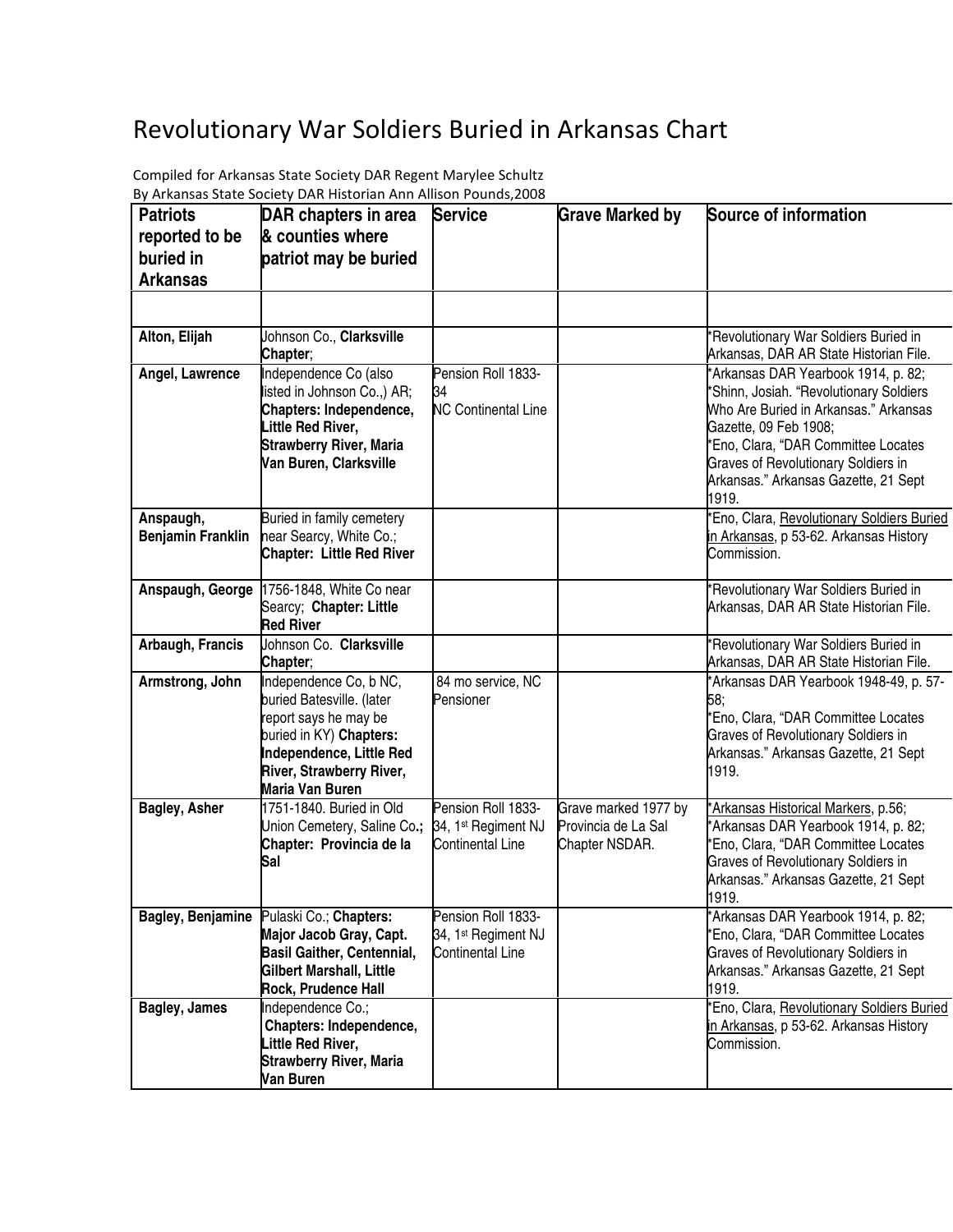| Barthelemy,<br>Joseph                                                   | Buried Arkansas Co. at or<br>near Arkansas Post;<br><b>Chapters: Arkansas Post,</b><br><b>Grand Prairie</b>                                                                                                                 |                                                                                   | Plaque honoring 26 Rev.<br>War Soldiers hangs in<br>Courthouse Square in<br><b>DeWitt</b>    | *Arkansas Historical Markers, p.14;<br>*AR DAR Yearbook 1991-92, p 86                                                                                                     |
|-------------------------------------------------------------------------|-----------------------------------------------------------------------------------------------------------------------------------------------------------------------------------------------------------------------------|-----------------------------------------------------------------------------------|----------------------------------------------------------------------------------------------|---------------------------------------------------------------------------------------------------------------------------------------------------------------------------|
| Bassett, Jonathan<br>future applicants<br>must prove correct<br>service | B.24 May 1764, d. 4 Dec.<br>1833. Buried in Gaines<br><b>Belding Cemetery off</b><br>Malvern Hwy. 5 miles from<br>Hot Springs, Garland Co.;<br><b>Chapters: Hot Springs of</b><br>Arkansas, Akansa, John<br><b>Perciful</b> | Served as Pvt.<br>Under Col.<br>Freeman's Regt.<br>From MA.                       | Grave marked on 1968<br>by Hot Springs of<br>Arkansas & John<br>Perciful Chapters,<br>NSDAR. | *Arkansas Historical Markers, p.55<br>*NSDAR List Revolutionary Soldiers<br>buried in Arkansas listed in e-membership,                                                    |
| Bean, Jesse                                                             | Washington Co., Later<br>report states he did not<br>come to AR; Chapter:<br><b>Marion</b>                                                                                                                                  |                                                                                   |                                                                                              | *Revolutionary War Soldiers Buried in<br>Arkansas, DAR AR State Historian File.                                                                                           |
| <b>Beauvais, Antoine</b>                                                | Buried Arkansas Co. at or<br>near Arkansas Post;<br>Chapters: Arkansas Post,<br><b>Grand Prairie</b>                                                                                                                        |                                                                                   | Plaque honoring 26 Rev.<br>War Soldiers hangs in<br>Courthouse Square in<br><b>DeWitt</b>    | *Arkansas Historical Markers, p.14                                                                                                                                        |
| Benedict, John C.                                                       | <b>Chapter: Cadron Post</b>                                                                                                                                                                                                 |                                                                                   | Cadron Post marked<br>grave 1990                                                             | Paper recorded in AR DAR Historian<br>Files                                                                                                                               |
| <b>Billet Dit</b><br>Lajuenesse,<br>Anselme                             | Buried Arkansas Co. at or<br>near Arkansas Post;<br>Chapters: Arkansas Post,<br><b>Grand Prairie</b>                                                                                                                        |                                                                                   | Plaque honoring 26 Rev.<br>War Soldiers hangs in<br>Courthouse Square in<br><b>DeWitt</b>    | *Arkansas Historical Markers, p.14                                                                                                                                        |
| <b>Billings</b><br>(Billingsley), John                                  | Washington Co 1772-1828,<br>ater report states his father<br>served not him; Chapter:<br><b>Marion</b>                                                                                                                      |                                                                                   |                                                                                              | *Revolutionary War Soldiers Buried in<br>Arkansas, DAR AR State Historian File.                                                                                           |
| <b>Black, William</b>                                                   | Hempstead Co.; Chapters:<br>John Cain, Benjamin Culp,<br>Mine Creek, Texarkana,<br>Paraclifta                                                                                                                               | Pensioner 1840 Roll                                                               |                                                                                              | *Arkansas DAR Yearbook 1914, p. 82;<br>'Eno, Clara, "DAR Committee Locates<br><b>Graves of Revolutionary Soldiers in</b><br>Arkansas." Arkansas Gazette, 21 Sept<br>1919. |
| Bogy, Joseph                                                            | Arkansas Co.; Chapters:<br><b>Arkansas Post, Grand</b><br>Prairie                                                                                                                                                           | <b>VA Patriotic Service;</b><br>furnished supplies<br>to Gen Geo. Rogers<br>Clark |                                                                                              | *NSDAR List Revolutionary Soldiers<br>buried in Arkansas listed in e-membership,                                                                                          |
| <b>Bonne, Michel</b><br>(father)                                        | Buried Arkansas Co. at or<br>near Arkansas Post;<br>Chapters: Arkansas Post,<br><b>Grand Prairie</b>                                                                                                                        |                                                                                   | Plaque honoring 26 Rev.<br>War Soldiers hangs in<br>Courthouse Square in<br>DeWitt           | *Arkansas Historical Markers, p.14;<br>*AR DAR Yearbook 1991-92, p 86                                                                                                     |
| Bonne, Michel<br>(son)                                                  | Buried Arkansas Co. at or<br>near Arkansas Post;<br><b>Chapters: Arkansas Post,</b><br><b>Grand Prairie</b>                                                                                                                 |                                                                                   | Plaque honoring 26 Rev.<br>War Soldiers hangs in<br>Courthouse Square in<br>DeWitt           | *Arkansas Historical Markers, p.14;<br>*AR DAR Yearbook 1991-92, p 86                                                                                                     |
| Booth, Isaac<br>future applicants<br>must prove correct<br>service      | <b>Buried Lawrence Co.</b><br><b>Chapters: Independence</b><br>Co, Little Red River,<br><b>Strawberry River,</b><br><b>Jonesboro</b>                                                                                        | Infantry                                                                          |                                                                                              | *NSDAR List Revolutionary Soldiers<br>buried in Arkansas listed in e-membership,                                                                                          |
| <b>Boulard, Louis</b>                                                   | Buried Arkansas Co. at or<br>near Arkansas Post;<br><b>Chapters: Arkansas Post,</b>                                                                                                                                         |                                                                                   | Plaque honoring 26 Rev.<br>War Soldiers hangs in<br>Courthouse Square in                     | *Arkansas Historical Markers, p.14;<br>*AR DAR Yearbook 1991-92, p 86                                                                                                     |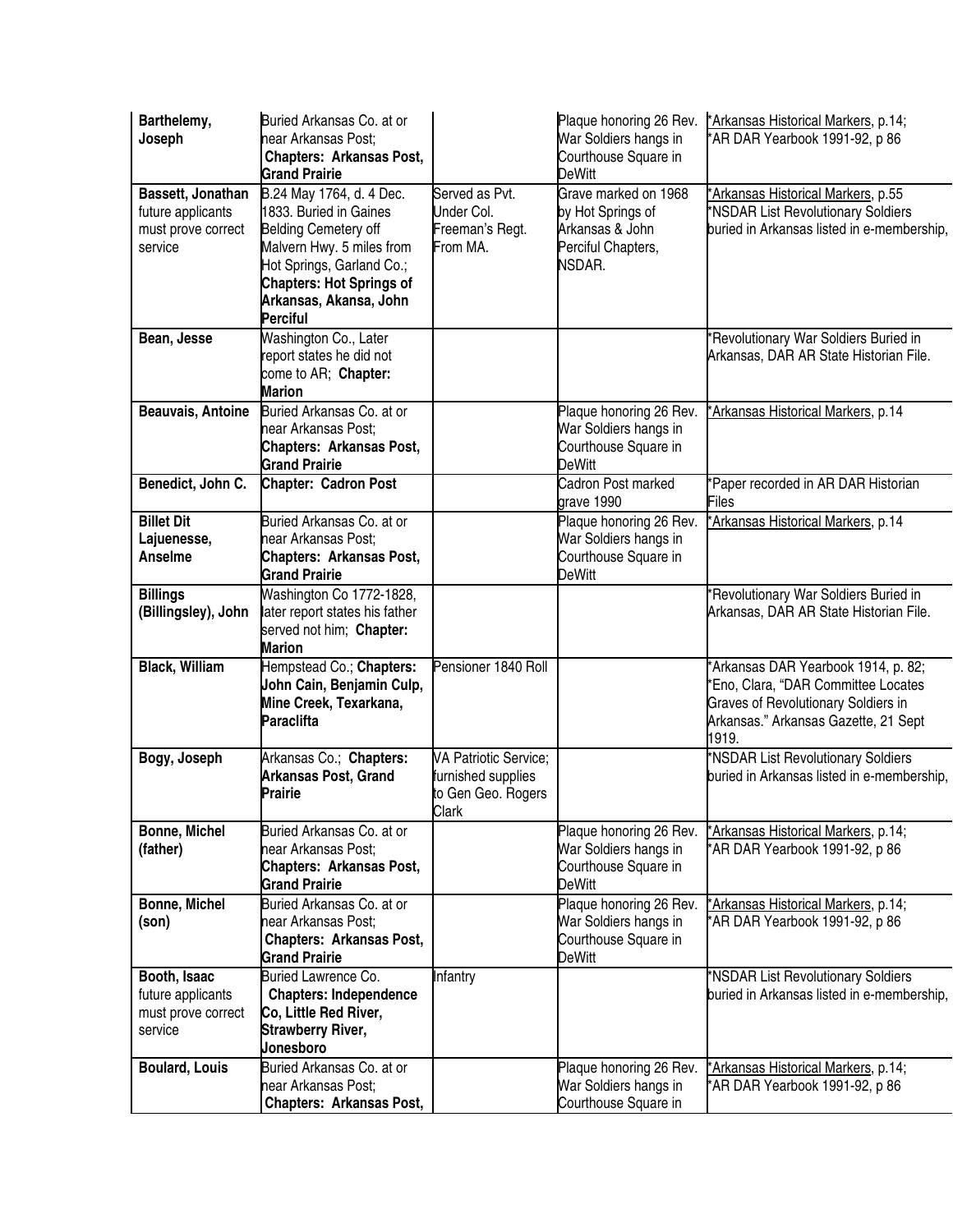|                                                                             | <b>Grand Prairie</b>                                                                                                                                                                                                                                                        |                                                 | <b>DeWitt</b>                                                                           |                                                                                                                                                                                                                                                      |
|-----------------------------------------------------------------------------|-----------------------------------------------------------------------------------------------------------------------------------------------------------------------------------------------------------------------------------------------------------------------------|-------------------------------------------------|-----------------------------------------------------------------------------------------|------------------------------------------------------------------------------------------------------------------------------------------------------------------------------------------------------------------------------------------------------|
| Boyd, William                                                               | Fayetteville, Washington<br>Co.; Chapter: Marion                                                                                                                                                                                                                            |                                                 |                                                                                         | Eno, Clara, Fifty-Five Revolutionary<br>Soldiers Buried in Arkansas, Arkansas<br>History Commission.                                                                                                                                                 |
| <b>Bradley, James</b>                                                       | 1759-1822; Buried<br>Hempstead Co (also<br>reported in Lafayette Co;)<br>Chapters: John Cain,<br>Benjamin Culp, Mine<br>Creek, Texarkana,<br><b>Paraclifta</b>                                                                                                              | <b>NC Private</b>                               | Grave marked by<br>Texarkana Chapter DAR                                                | *NSDAR List Revolutionary Soldiers<br>buried in Arkansas listed in e-membership,                                                                                                                                                                     |
| <b>Bradley, Lawrence</b><br>* future app. must<br>prove lineage of<br>child | b. 1758, d. 1828, and buried<br>in the Sulphur Rock<br>Cemetery near Batesville,<br>Independence Co.;<br>Chapters: Independence,<br>Little Red River,<br><b>Strawberry River, Maria</b><br>Van Buren                                                                        | <b>NC Militia</b>                               | Grave was marked 1967<br>by Independence Co.<br>Historical Society and<br><b>AR SAR</b> | *Arkansas Historical Markers, p.105;<br>*NSDAR List Revolutionary Soldiers<br>buried in Arkansas listed in e-membership,                                                                                                                             |
| <b>Brearly, David</b><br>Breeden, Jacob                                     | Yell Co., Chapter:<br><b>Dardanelle Rock</b><br>Washington Co.; Chapter:                                                                                                                                                                                                    |                                                 |                                                                                         | Revolutionary War Soldiers Buried in<br>Arkansas, DAR AR State Historian File.<br>Revolutionary War Soldiers Buried in                                                                                                                               |
|                                                                             | <b>Marion</b>                                                                                                                                                                                                                                                               |                                                 |                                                                                         | Arkansas, DAR AR State Historian File.                                                                                                                                                                                                               |
| Brown, William                                                              | Hempstead Co. (also listed<br>as Washington Co.)<br>Chapters: John Cain,<br>Benjamin Culp, Mine<br>Creek, Texarkana,<br>Paraclifta, Marion                                                                                                                                  |                                                 |                                                                                         | Eno, Clara, Revolutionary Soldiers Buried<br>in Arkansas, p 53-62. Arkansas History<br>Commission.                                                                                                                                                   |
| Browning, John<br>Radford                                                   | 1757-1844, Arkadelphia,<br>Clark Co. Chapter:<br><b>Arkadelphia</b>                                                                                                                                                                                                         | Capt. Charles<br>Browning,<br>Culpepper Co., VA |                                                                                         | *NSDAR List Revolutionary Soldiers<br>buried in Arkansas listed in e-<br>membership,,                                                                                                                                                                |
| Bryan, William                                                              | b. 1781, couldn't have been<br>soldier; Pope Co.;<br><b>Chapters: Persis Lovely,</b><br><b>Clarksville</b>                                                                                                                                                                  |                                                 |                                                                                         | 'Revolutionary War Soldiers Buried in<br>Arkansas, DAR AR State Historian File.<br>Paper filed in AR DAR Historian files.                                                                                                                            |
| Bryant, Benjamin<br>*future app must<br>prove correct<br>service            | b. 1760, d. ca. 1840. Buried<br>Collegeville Cemetery on E.<br>side of Hwy 5 N., Saline<br>Co.(also listed in Pulaski<br>Co;) Chapters: Major<br>Jacob Gray, Capt. Basil<br>Gaither, Centennial,<br>Gilbert Marshall, Little<br>Rock, Prudence Hall,<br>Provincia de la Sal | 1st Ogden Regt, NJ                              | Grave marked by<br>Provincia de La Sal<br>Chapter NSDAR                                 | 'Arkansas Historical Markers, p.57-58;<br>'Arkansas DAR Yearbook 1918, p. 70;<br>'Eno, Clara, "DAR Committee Locates<br><b>Graves of Revolutionary Soldiers in</b><br>Arkansas." Arkansas Gazette, 21 Sept<br>1919.<br>AR DAR Yearbook 1991-92, p 86 |
| Carnahan, John                                                              | 1756-1840. Buried in Cane<br>Hill Cemetery at Lincoln,<br>Washington Co.; Chapter:<br><b>Marion</b>                                                                                                                                                                         | Lt in Moorehead's<br>Col PA Regiment            | Grave marked by Marion<br>Chapter.<br>NSDAR                                             | *Arkansas Historical Markers, p.87.<br>Eno, Clara, Revolutionary Soldiers Buried<br>in Arkansas, p 53-62. Arkansas History<br>Commission.                                                                                                            |
| Carothers, John                                                             | b. 12 Jul. 1746, d.1841,<br>Independence Co.;<br>Chapters: Independence,                                                                                                                                                                                                    | SC Militia;<br>Pensioner Roll<br>1833-34        |                                                                                         | 'Arkansas DAR Yearbook 1914, p. 82;<br>*NSDAR List Revolutionary Soldiers<br>buried in Arkansas listed in e-membership,                                                                                                                              |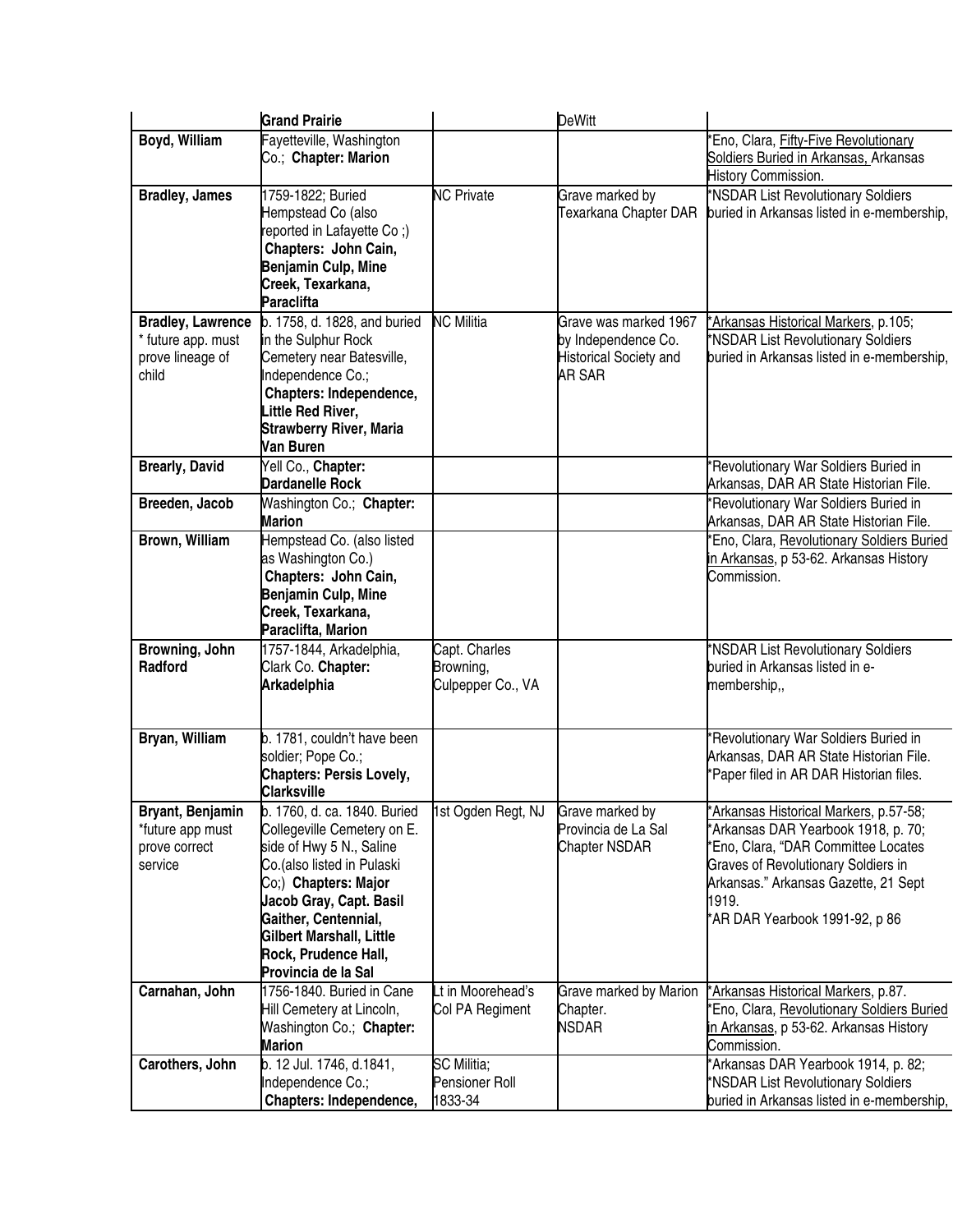|                                    | Little Red River,<br><b>Strawberry River, Maria</b><br>Van Buren                                                                                                                                                             |                                                                                                         |                                                                                                                                                                       | *Shinn, Josiah. "Revolutionary Soldiers<br>Who Are Buried in Arkansas." Arkansas<br>Gazette, 09 Feb 1908;<br>'Eno, Clara, "DAR Committee Locates<br><b>Graves of Revolutionary Soldiers in</b><br>Arkansas." Arkansas Gazette, 21 Sept<br>1919.                                                  |
|------------------------------------|------------------------------------------------------------------------------------------------------------------------------------------------------------------------------------------------------------------------------|---------------------------------------------------------------------------------------------------------|-----------------------------------------------------------------------------------------------------------------------------------------------------------------------|--------------------------------------------------------------------------------------------------------------------------------------------------------------------------------------------------------------------------------------------------------------------------------------------------|
| Cheatham, William 1762-1837, death | Hempstead Co.; Chapters:<br>John Cain, Benjamin Culp,<br>Mine Creek, Texarkana,<br><b>Paraclifta</b>                                                                                                                         | He was a pensioner<br>and buried at Old<br>Cemetery at<br>Washington but his<br>grave was not<br>found. |                                                                                                                                                                       | 'Arkansas DAR Yearbook 1915, p. 82;<br>*NSDAR List Revolutionary Soldiers<br>buried in Arkansas listed in e-membership,<br>'Eno, Clara, "DAR Committee Locates<br><b>Graves of Revolutionary Soldiers in</b><br>Arkansas." Arkansas Gazette, 21 Sept<br>1919.                                    |
| Clark, Benjamin                    | b. 1759 in KY, d. 1838.<br>Buried at Morrisetta, 6 miles<br>E. of Washington,<br>Hempstead Co. May have<br>been moved to Clarksville,<br>TX.; Chapters: John Cain,<br>Benjamin Culp, Mine<br>Creek, Texarkana,<br>Paraclifta |                                                                                                         | Grave marked 6 April<br>1932 by John Cain<br>Chapter., NSDAR.                                                                                                         | Arkansas Historical Markers, p.37-38.<br>'Eno, Clara, "DAR Committee Locates<br><b>Graves of Revolutionary Soldiers in</b><br>Arkansas." Arkansas Gazette, 21 Sept<br>1919.                                                                                                                      |
| Clark, William                     | Hempstead Co., Morrisetta<br>which is 7 mi. NE of<br>Washington; Chapters:<br>John Cain, Benjamin Culp,<br>Mine Creek, Texarkana,<br><b>Paraclifta</b>                                                                       | Soldier                                                                                                 |                                                                                                                                                                       | *Arkansas DAR Yearbook 1918, p. 70.                                                                                                                                                                                                                                                              |
| <b>Clausin, Peter</b>              | Buried Arkansas Co. at or<br>near Arkansas Post;<br><b>Chapters: Arkansas Post,</b><br><b>Grand Prairie</b>                                                                                                                  |                                                                                                         | Plaque honoring 26 Rev.<br>War Soldiers hangs in<br>Courthouse Square in<br>DeWitt                                                                                    | *Arkansas Historical Markers, p.14.<br>AR DAR Yearbook 1991-92, p 86                                                                                                                                                                                                                             |
| Collins, Abraham                   | Buried at Washington,<br>Hempstead Co.; Chapters:<br>John Cain, Benjamin Culp,<br>Mine Creek, Texarkana,<br>Paraclifta                                                                                                       |                                                                                                         |                                                                                                                                                                       | Revolutionary War Soldiers Buried in<br>Arkansas, DAR AR State Historian File.                                                                                                                                                                                                                   |
| Collins, Eli                       | b. ca. 1757, age 83 in 1840,<br>d. 1844; buried in<br>Washington, AR,<br>Hempstead County;<br>Chapters: John Cain,<br>Benjamin Culp, Mine<br>Creek, Texarkana,<br><b>Paraclifta</b>                                          | <b>NC</b> Regiment                                                                                      | Grave marked 1932 by<br>the John Cain Chapter.<br>NSDAR. Grave also<br>marked by John Cain<br>Chapter, Benjamin Culp<br>Chapter, & Old Military<br>Road Chapter 1990. | *Arkansas Historical Markers, p.37-39.<br>*Arkansas DAR Yearbook 1914, p. 82;<br>*NSDAR List Revolutionary Soldiers<br>buried in Arkansas listed in e-membership,<br>*Eno, Clara, "DAR Committee Locates<br>Graves of Revolutionary Soldiers in<br>Arkansas." Arkansas Gazette, 21 Sept<br>1919. |
| Conway, William                    | Hempstead Co.; Chapters:<br>John Cain, Benjamin Culp,<br>Mine Creek, Texarkana,<br><b>Paraclifta</b>                                                                                                                         | SC Militia; pension<br>roll of 1833-34                                                                  |                                                                                                                                                                       | 'Arkansas DAR Yearbook 1914, p. 82;<br>'Eno, Clara, "DAR Committee Locates<br><b>Graves of Revolutionary Soldiers in</b><br>Arkansas." Arkansas Gazette, 21 Sept<br>1919.                                                                                                                        |
| Cook, Berry                        | Hempstead Co.; Chapters:<br>John Cain, Benjamin Culp,<br>Mine Creek, Texarkana,<br><b>Paraclifta</b>                                                                                                                         |                                                                                                         |                                                                                                                                                                       | 'Revolutionary War Soldiers Buried in<br>Arkansas, DAR AR State Historian File.                                                                                                                                                                                                                  |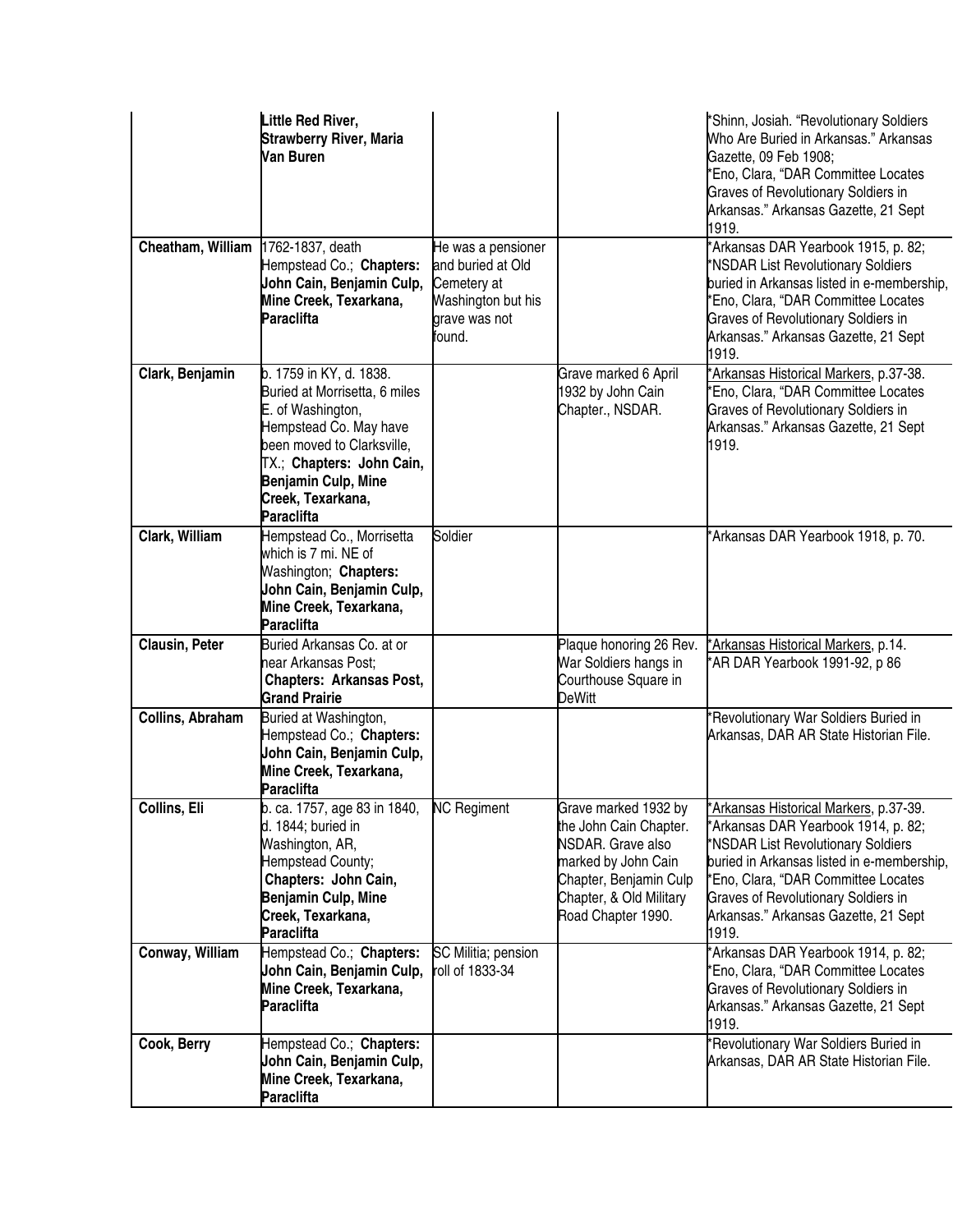| Cook, Charles            | Clark Co.; Chapter:<br><b>Arkadelphia</b>                                                                                                                                        |                                                                                    |                                                                                                                                              | *Eno, Clara, Revolutionary Soldiers Buried<br>in Arkansas, p 53-62. Arkansas History<br>Commission.                                                                                                                                                                                               |
|--------------------------|----------------------------------------------------------------------------------------------------------------------------------------------------------------------------------|------------------------------------------------------------------------------------|----------------------------------------------------------------------------------------------------------------------------------------------|---------------------------------------------------------------------------------------------------------------------------------------------------------------------------------------------------------------------------------------------------------------------------------------------------|
| Cook, Benjamin           | b. 1760 Bulloch Co., GA,<br>d. 27 Feb. 1846; buried<br>Shady Grove Church, east<br>of El Dorado, Union County;<br><b>Chapters: Robert</b><br>Rosamond, Capt. Robert<br>Abernathy | Pvt. in the 1st GA<br>Militia; Pension Roll<br>1840                                | Grave marked 1911 by<br>Pine Bluff Chapter<br><b>NSDAR</b>                                                                                   | *Arkansas DAR Yearbook 1914, p. 81-83;<br>*Eno, Clara, "DAR Committee Locates<br>Graves of Revolutionary Soldiers in<br>Arkansas." Arkansas Gazette, 21 Sept<br>1919.<br>*Arkansas Historical Markers, p. 35;<br>*NSDAR List Revolutionary Soldiers<br>buried in Arkansas listed in e-membership, |
| Cooper, William<br>Rev.  | St. Francis Co. 1756-1830;<br>Chapters: William Strong,<br><b>Robert Crittenden</b>                                                                                              | Hero of Rev. War                                                                   |                                                                                                                                              | *Arkansas DAR Yearbook 1916, p. 49;<br>*NSDAR List Revolutionary Soldiers<br>buried in Arkansas listed in e-membership,<br>'Eno, Clara, "DAR Committee Locates<br><b>Graves of Revolutionary Soldiers in</b><br>Arkansas." Arkansas Gazette, 21 Sept<br>1919.                                     |
| <b>Copeland, David</b>   | Birth: (CIRCA) 1750<br><b>RELAND</b><br>Death:(ANTE) 26 Jan<br>1824<br>Morrilton; Chapter: General<br>William Lewis                                                              | <b>NC Soldier</b>                                                                  |                                                                                                                                              | *NSDAR List Revolutionary Soldiers<br>buried in Arkansas listed in e-membership,                                                                                                                                                                                                                  |
| Cornish, John            | Union Co.; Chapters:<br><b>Robert Rosamond, Capt.</b><br><b>Robert Abernathy</b>                                                                                                 |                                                                                    |                                                                                                                                              | *Revolutionary War Soldiers Buried in<br>Arkansas, DAR AR State Historian File.                                                                                                                                                                                                                   |
| Coughran, George         | DeQueen, Sevier Co.;<br>Chapter: Paraclifta                                                                                                                                      | Pension rejected                                                                   |                                                                                                                                              | 'Revolutionary War Soldiers Buried in<br>Arkansas, DAR AR State Historian File.                                                                                                                                                                                                                   |
| <b>Cousott, Francois</b> | Buried Arkansas Co. at or<br>near Arkansas Post;<br><b>Chapters: Arkansas Post,</b><br><b>Grand Prairie</b>                                                                      |                                                                                    | Plaque honoring 26 Rev.<br>War Soldiers hangs in<br>Courthouse Square in<br><b>DeWitt</b>                                                    | *Arkansas Historical Markers, p.14.                                                                                                                                                                                                                                                               |
| Crawford, James          | Crawford County;<br>Chapters: Ft. Smith, Mary<br><b>Fuller Percival</b>                                                                                                          |                                                                                    |                                                                                                                                              | *Revolutionary War Soldiers Buried in<br>Arkansas, DAR AR State Historian File.                                                                                                                                                                                                                   |
| Crawford, Oliver         | 1757-1829, Little Rock,<br>Pulaski Co.; Chapters:<br>Major Jacob Gray, Capt.<br><b>Basil Gaither, Centennial,</b><br>Gilbert Marshall, Little<br>Rock, Prudence Hal              | Calvary from<br>Augusta Co., VA                                                    |                                                                                                                                              | *NSDAR List Revolutionary Soldiers<br>buried in Arkansas listed in e-membership,                                                                                                                                                                                                                  |
| Croom, Isaac             |                                                                                                                                                                                  | Soldier                                                                            |                                                                                                                                              | *Arkansas DAR Yearbook 1922, p. 29                                                                                                                                                                                                                                                                |
| Crow, Benjamin           | b. 1756 in VA. d. 1830 in<br>Clark Co.; Chapter:<br><b>Arkadelphia</b>                                                                                                           | Private in Stinson's<br>Company, 8 <sup>th</sup><br>Regiment                       | Tombstone placed by<br>Arkadelphia Chapter<br>NSDAR in 1971 on N.<br>side of Hwy. 26 before<br>intersection of Christian<br>Campground Road. | *Arkansas Historical Markers, p.41;<br>*Arkansas DAR Yearbook 1972, p.71;<br>*NSDAR List Revolutionary Soldiers<br>buried in Arkansas listed in e-membership,                                                                                                                                     |
| Crownover, Daniel        | 1763-1844, buried Spring<br>Creek Graveyard, 3 mi. N. of<br>Danville, Yell Co. (also<br>reported in Pope Co;)                                                                    | <b>SC</b> ; Pension Roll<br>1840, age 77;<br>Served from both<br>VA and SC and was | Grave was marked by<br>Dardanelle Rock<br>Chapter DAR 2002.                                                                                  | *Arkansas DAR Yearbook 1914, p. 82;<br>*Arkansas DAR Yearbook 1915, p. 83;<br>*NSDAR List Revolutionary Soldiers<br>buried in Arkansas listed in e-membership,                                                                                                                                    |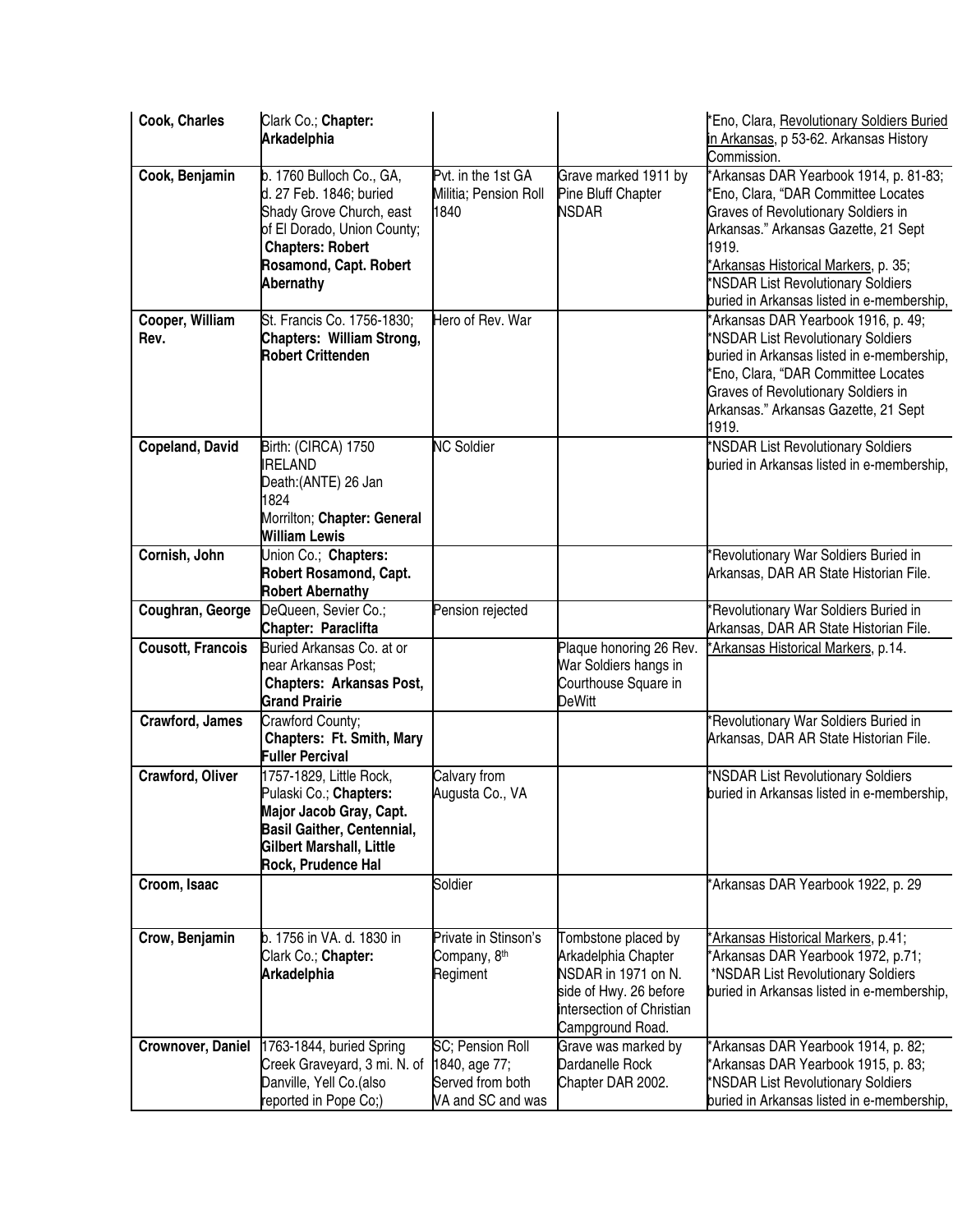|                                            | <b>Chapters: Persis Lovely,</b><br><b>Clarksville</b>                                                                                                                                                                                                    | at Yorktown when<br>Cornwallis<br>surrendered           |                                                                                                                                             | *Eno, Clara, "DAR Committee Locates<br><b>Graves of Revolutionary Soldiers in</b><br>Arkansas." Arkansas Gazette, 21 Sept<br>1919.                                                                                                                                                                   |
|--------------------------------------------|----------------------------------------------------------------------------------------------------------------------------------------------------------------------------------------------------------------------------------------------------------|---------------------------------------------------------|---------------------------------------------------------------------------------------------------------------------------------------------|------------------------------------------------------------------------------------------------------------------------------------------------------------------------------------------------------------------------------------------------------------------------------------------------------|
| Cryer, Morgan, Sr.                         | b. 22 Feb. 1753, d. 27 Nov<br>1833; grave was destroyed<br>by the AR Hwy Dept. during<br>road construction. Clark<br>County (also reported<br>Hempstead Co.) Chapters:<br>John Cain, Benjamin Culp,<br>Mine Creek, Texarkana,<br>Paraclifta, Arkadelphia | Pensioner; SC<br>Militia                                | Marker was placed by<br>Arkadelphia Chapter<br>NSDAR 1990 at the<br>south end of the hwy. 67<br>bridge over Caddo River<br>on the east side | 'Arkansas Historical Markers, p.43;<br>*Arkansas DAR Yearbook 1914, p. 82;<br>*NSDAR List Revolutionary Soldiers<br>buried in Arkansas listed in e-membership,<br>*Eno, Clara, "DAR Committee Locates<br><b>Graves of Revolutionary Soldiers in</b><br>Arkansas." Arkansas Gazette, 21 Sept<br>1919. |
| Dardenne, Jean<br><b>Baptiste</b>          | Buried Arkansas Co. at or<br>near Arkansas Post;<br><b>Chapters: Arkansas Post,</b><br><b>Grand Prairie</b>                                                                                                                                              |                                                         | Plaque honoring 26 Rev.<br>War Soldiers hangs in<br>Courthouse Square in<br><b>DeWitt</b>                                                   | *Arkansas Historical Markers, p.14.<br>AR DAR Yearbook 1991-92, p 86                                                                                                                                                                                                                                 |
| Davis, David Ward                          | 1762-1837, Died in Haynes,<br>AR, St. Francis Co. (also<br>reported in Lee Co.;)<br><b>Chapter: William Strong,</b><br><b>William Strong, Robert</b><br>Crittenden                                                                                       | Soldier                                                 |                                                                                                                                             | *AR DAR Yearbook 1920, p. 57;<br>*NSDAR List Revolutionary Soldiers<br>buried in Arkansas listed in e-membership,<br>'Eno, Clara, "DAR Committee Locates<br><b>Graves of Revolutionary Soldiers in</b><br>Arkansas." Arkansas Gazette, 21 Sept<br>1919.                                              |
| Draper, James;<br>treat as new<br>ancestor | 1751-1835, Arkansas                                                                                                                                                                                                                                      | Private under<br>Pickens                                |                                                                                                                                             | *NSDAR List Revolutionary Soldiers<br>buried in Arkansas listed in e-membership,                                                                                                                                                                                                                     |
| Duchassin, Jean<br><b>Baptiste</b>         | Buried Arkansas Co. at or<br>near Arkansas Post;<br><b>Chapters: Arkansas Post,</b><br><b>Grand Prairie</b>                                                                                                                                              |                                                         | Plaque honoring 26 Rev.<br>War Soldiers hangs in<br>Courthouse Square in<br>DeWitt                                                          | *Arkansas Historical Markers, p.14.<br>*AR DAR Yearbook 1991-92, p 86                                                                                                                                                                                                                                |
| Dumvill, Robert                            | C1730-40 to 1819,<br>Hempstead Co, AR;<br>Chapters: John Cain,<br>Benjamin Culp, Mine<br>Creek, Texarkana,<br><b>Paraclifta</b>                                                                                                                          | Foot soldier Capt.<br>Wats, Col John<br><b>Marshall</b> |                                                                                                                                             | *NSDAR List Revolutionary Soldiers<br>buried in Arkansas listed in e-membership,                                                                                                                                                                                                                     |
| Evans, Polk                                | Madison Co; Chapters:<br>Marion, Bois D'Arc                                                                                                                                                                                                              |                                                         |                                                                                                                                             | *Revolutionary War Soldiers Buried in<br>Arkansas, DAR AR State Historian File.                                                                                                                                                                                                                      |
| Fagot, Andre                               | Buried Arkansas Co. at or<br>near Arkansas Post;<br><b>Chapters: Arkansas Post,</b><br><b>Grand Prairie</b>                                                                                                                                              | <b>PA Continental</b>                                   | Plaque honoring 26 Rev.<br>War Soldiers hangs in<br>Courthouse Square in<br>DeWitt                                                          | *Arkansas Historical Markers, p.14.<br>*Arkansas DAR Yearbook 1913, p. 33;<br>*AR DAR Yearbook 1991-92, p 86                                                                                                                                                                                         |
| Ferguson,<br>Alexander                     | Proctor, AR, St. Francis Co.;<br><b>Chapters: William Strong,</b><br><b>Robert Crittenden</b>                                                                                                                                                            | Soldier                                                 |                                                                                                                                             | Arkansas DAR Yearbook 1914, p. 82                                                                                                                                                                                                                                                                    |
| Ferguson, James                            | b. 1751 and d.14 Oct 1838.<br>Lawrence Co.; Chapters:<br>Independence County,<br>Little Red River,<br><b>Strawberry River,</b>                                                                                                                           | Pensioner on<br>Pension Roll 1840                       |                                                                                                                                             | 'Arkansas DAR Yearbook 1938, p. 94;<br>*NSDAR List Revolutionary Soldiers<br>buried in Arkansas listed in e-membership,<br>*Shinn, Josiah, "Revolutionary Soldiers<br>Who Are Buried in Arkansas." Arkansas                                                                                          |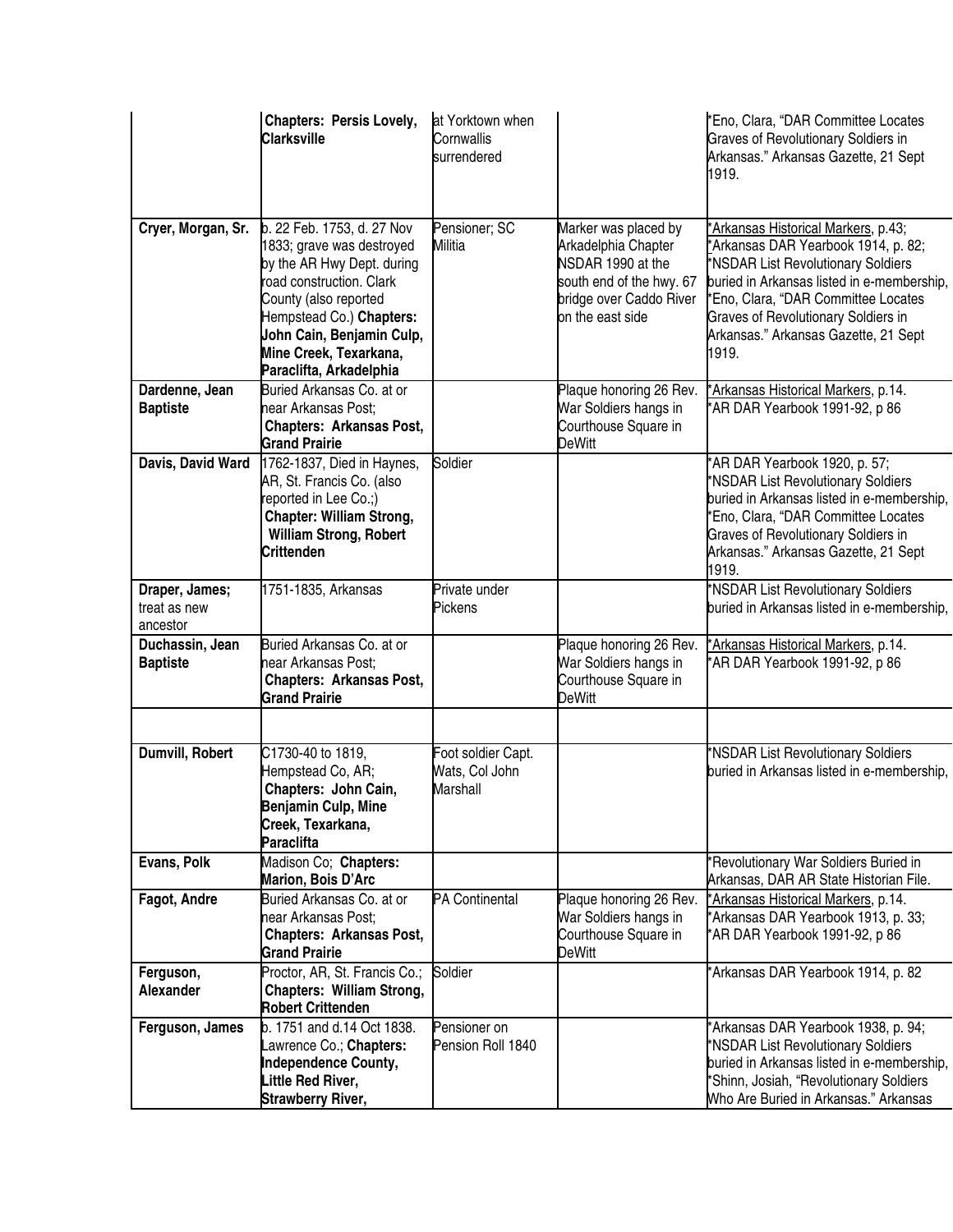|                                           | Jonesboro                                                                                                                                                                                                                              |                                                                            |                                                                                                      | Gazette, 09 Feb 1908;<br>*Eno, Clara, "DAR Committee Locates<br>Graves of Revolutionary Soldiers in<br>Arkansas." Arkansas Gazette, 21 Sept<br>1919.                                                                                                                                                    |
|-------------------------------------------|----------------------------------------------------------------------------------------------------------------------------------------------------------------------------------------------------------------------------------------|----------------------------------------------------------------------------|------------------------------------------------------------------------------------------------------|---------------------------------------------------------------------------------------------------------------------------------------------------------------------------------------------------------------------------------------------------------------------------------------------------------|
| Finley, Uz                                | Washington Co.; Chapter:<br><b>Marion</b>                                                                                                                                                                                              |                                                                            |                                                                                                      | 'Eno, Clara, Revolutionary Soldiers Buried<br>in Arkansas, p 53-62. Arkansas History<br>Commission.                                                                                                                                                                                                     |
| Fletcher, John<br>Gould                   | Randolph Co. died in<br>awrence Co.1825. Buried<br>at Old Lindsey Graveyard at<br>Middlebrook; (also listed in<br>Randolph Co.) Chapters:<br>Independence County,<br>Little Red River,<br><b>Strawberry River,</b><br><b>Jonesboro</b> | <b>NC Artillery</b>                                                        |                                                                                                      | *DAR Yearbook 1919, p. 95;<br>*Eno, Clara, "DAR Committee Locates<br>Graves of Revolutionary Soldiers in<br>Arkansas." Arkansas Gazette, 21 Sept<br>1919.                                                                                                                                               |
| Fletcher, Richard                         | Randolph Co., 1738-1835;<br>(also reported in Lawrence<br>Co.;) Chapters:<br>Independence County,<br>Little Red River,<br><b>Strawberry River,</b><br>Jonesboro                                                                        |                                                                            |                                                                                                      | 'Revolutionary War Soldiers Buried in<br>Arkansas, DAR AR State Historian File.                                                                                                                                                                                                                         |
| Francis, Henry                            | d. 28 June 1840 He is buried<br>in Springfield Cemetery,<br>Horsehead Creek, Johnson<br>Co.; Clarksville Chapter;                                                                                                                      | Last of the "King's<br>Mountain Heroes"                                    |                                                                                                      | *Arkansas DAR Yearbook 1914, p. 82;<br>*Eno, Clara, "DAR Committee Locates<br>Graves of Revolutionary Soldiers in<br>Arkansas." Arkansas Gazette, 21 Sept<br>1919.                                                                                                                                      |
| Gage, James                               | 1754-1850, Madison Co.;<br><b>Chapters: Marion, Bois</b><br>D'Arc                                                                                                                                                                      | Pensioner in 1840,<br>age 86.                                              |                                                                                                      | *Arkansas DAR Yearbook 1914, p. 82;<br>*NSDAR List Revolutionary Soldiers<br>buried in Arkansas listed in e-membership,<br>*Eno, Clara, "DAR Committee Locates<br><b>Graves of Revolutionary Soldiers in</b><br>Arkansas." Arkansas Gazette, 21 Sept<br>1919.                                           |
| <b>Garvin, Thomas</b>                     | b. Feb. 1764 in Augustin<br>Co., VA.<br>d. 23 Nov. 1834 buried at<br>Cain Hill Cemetery,<br>Washington Co.; Chapter:<br><b>Marion</b>                                                                                                  | Served with his<br>wagon team from<br>1780-1781; Pension<br>Roll 1840, age | Grave marked by his<br>grandson, Dr. W.N.<br><b>Yates and Marion</b><br>Chapter. DAR, 4 June<br>1977 | *Arkansas DAR Yearbook 1914, p. 81.<br>*Arkansas Historical Markers, p.88-89;<br>*NSDAR List Revolutionary Soldiers<br>buried in Arkansas listed in e-membership,<br>*Eno, Clara, "DAR Committee Locates<br><b>Graves of Revolutionary Soldiers in</b><br>Arkansas." Arkansas Gazette, 21 Sept<br>1919. |
| Gerstaecker,<br><b>Frederick</b>          |                                                                                                                                                                                                                                        |                                                                            |                                                                                                      | 'Revolutionary War Soldiers Buried in<br>Arkansas, DAR AR State Historian File.                                                                                                                                                                                                                         |
| Glass, William H.                         | ee County, possibly Prairie<br>Point; Chapter: William<br><b>Strong</b>                                                                                                                                                                |                                                                            |                                                                                                      | "DAR Searches for Graves of War<br>Soldiers," Phillips County Progress, Sept<br>5, 1990.                                                                                                                                                                                                                |
| Grabert, Jean<br><b>Baptiste (father)</b> | Buried Arkansas Co. at or<br>near Arkansas Post;                                                                                                                                                                                       |                                                                            | Plaque Plaque honoring<br>26 Rev. War Soldiers                                                       | *Arkansas Historical Markers, p.14.<br>*AR DAR Yearbook 1991-92, p 86                                                                                                                                                                                                                                   |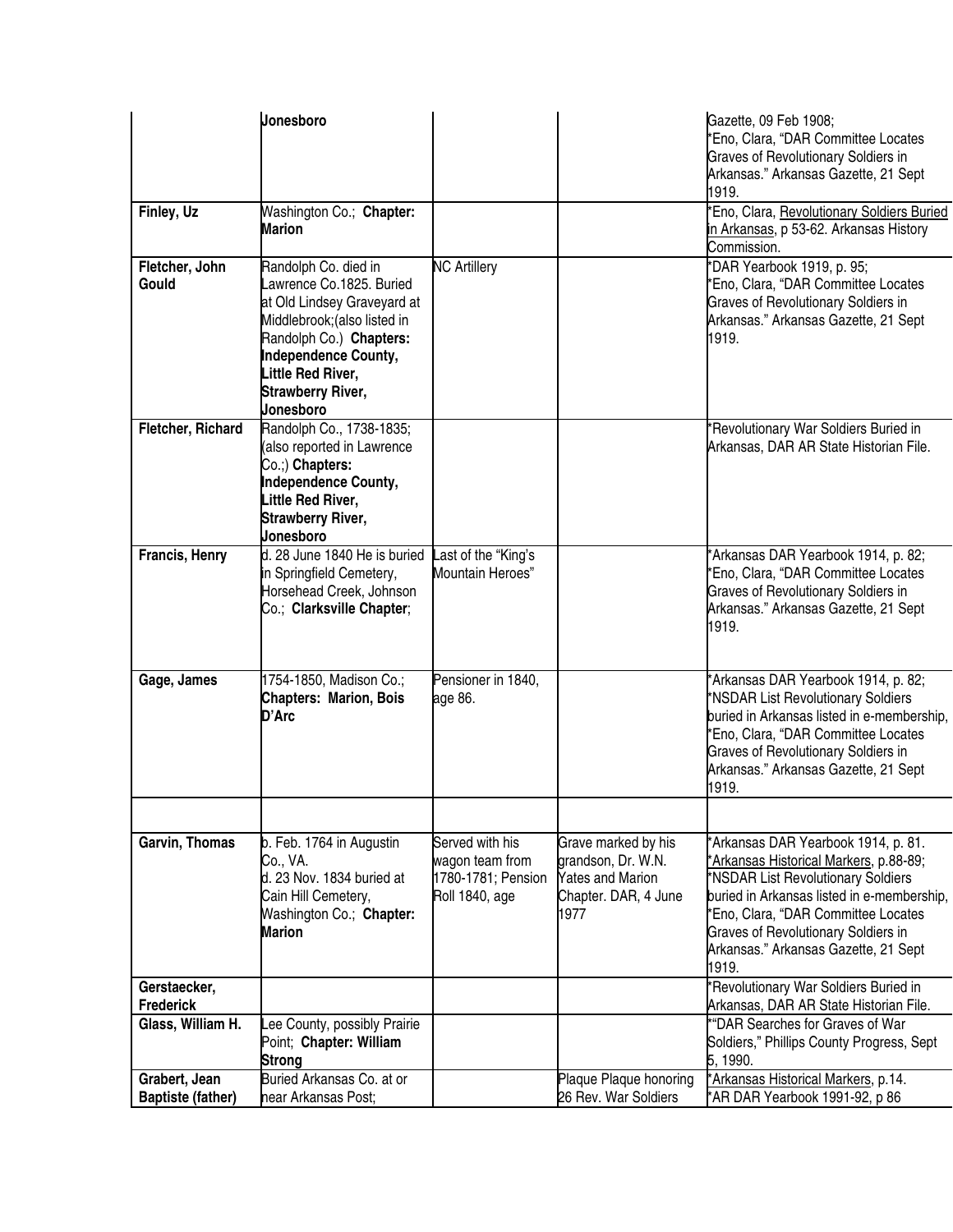|                                                                | <b>Chapters: Arkansas Post,</b><br><b>Grand Prairie</b>                                                                                                                                                                |                                                                          | hangs in Courthouse<br><b>Square in DeWitt</b>                                                                       |                                                                                                                                                                                                                                                                                                                    |
|----------------------------------------------------------------|------------------------------------------------------------------------------------------------------------------------------------------------------------------------------------------------------------------------|--------------------------------------------------------------------------|----------------------------------------------------------------------------------------------------------------------|--------------------------------------------------------------------------------------------------------------------------------------------------------------------------------------------------------------------------------------------------------------------------------------------------------------------|
| Grabert, Jean<br>Baptiste (son)                                | Buried Arkansas Co. at or<br>near Arkansas Post;<br><b>Chapters: Arkansas Post,</b><br><b>Grand Prairie</b>                                                                                                            |                                                                          | Plaque Plaque honoring<br>26 Rev. War Soldiers<br>hangs in Courthouse<br><b>Square in DeWitt</b>                     | *Arkansas Historical Markers, p.14.<br>*AR DAR Yearbook 1991-92, p 86                                                                                                                                                                                                                                              |
| Graham, Peter                                                  | 1755-1828, Washington Co.,<br>AR<br><b>Chapter: Marion</b>                                                                                                                                                             | Private Capt. Dixon,<br>CL Line                                          |                                                                                                                      | *NSDAR List Revolutionary Soldiers<br>buried in Arkansas listed in e-membership,                                                                                                                                                                                                                                   |
| Graves, Phillip                                                | Hempstead Co.; Chapters:<br>John Cain, Benjamin Culp,<br>Mine Creek, Texarkana,<br><b>Paraclifta</b>                                                                                                                   |                                                                          |                                                                                                                      | *Revolutionary War Soldiers Buried in<br>Arkansas, DAR AR State Historian File.                                                                                                                                                                                                                                    |
| Gray, Jacob                                                    | b. NC 1762, d. 1837 in<br>Jacksonville at old family<br>homestead, Pulaski Co.;<br><b>Chapters: Major Jacob</b><br>Gray, Capt. Basil Gaither,<br>Centennial, Gilbert<br>Marshall, Little Rock,<br><b>Prudence Hall</b> | Pension Roll 1833-<br>34, age 71. SC<br>Militia & NC<br>Regiment         | Graves destroyed years<br>ago. Marker placed in<br>park near gravesite by<br>Major Jacob Gray<br>Chapter DAR in 2007 | *Arkansas DAR Yearbook 1914, p. 82;<br>Marker info from Major Jacob Gray<br>Chapter DAR;<br>*NSDAR List Revolutionary Soldiers<br>buried in Arkansas listed in e-membership,<br>'Eno, Clara, "DAR Committee Locates<br><b>Graves of Revolutionary Soldiers in</b><br>Arkansas." Arkansas Gazette, 21 Sept<br>1919. |
| Gray, Shared                                                   | b. NC 1758, d. 1836 in<br>Jacksonville at old family<br>homestead, Pulaski Co.;<br><b>Chapters: Major Jacob</b><br>Gray, Capt. Basil Gaither,<br>Centennial, Gilbert<br>Marshall, Little Rock,<br><b>Prudence Hall</b> | Pension Roll 1833-<br>34, age 77. NC<br>Militia                          | Graves destroyed years<br>ago. Marker placed in<br>park near gravesite by<br>Major Jacob Gray<br>Chapter DAR in 2007 | *Arkansas DAR Yearbook 1914, p. 82;<br>*NSDAR List Revolutionary Soldiers<br>buried in Arkansas listed in e-membership,<br>*Eno, Clara, "DAR Committee Locates<br><b>Graves of Revolutionary Soldiers in</b><br>Arkansas." Arkansas Gazette, 21 Sept<br>1919.                                                      |
| Grey, Phillip                                                  |                                                                                                                                                                                                                        |                                                                          |                                                                                                                      | 'Eno, Clara, Revolutionary Soldiers Buried<br>in Arkansas, p 53-62. Arkansas History<br>Commission.                                                                                                                                                                                                                |
| Gregg, Samuel                                                  | B. 12 Dec 1757 VA, d.1838<br>and buried Gehring Chapel<br>Cemetery, Washington Co.;<br><b>Chapter: Marion</b>                                                                                                          | Pvt Buchanan CO<br>Vance's VA<br>Regiment; Pension<br>Roll 1840, age 88. | Grave marked by Marion<br>Chapter NSDAR and<br>Thomas Fox Chapter<br>DAC in 1933                                     | *Arkansas Historical Markers, p.86;<br>*NSDAR List Revolutionary Soldiers<br>buried in Arkansas listed in e-membership,<br>*Eno, Clara, "DAR Committee Locates<br>Graves of Revolutionary Soldiers in<br>Arkansas." Arkansas Gazette, 21 Sept<br>1919.                                                             |
| Hall, John                                                     | <b>Chapter: Prudence Hall</b>                                                                                                                                                                                          |                                                                          | Prudence Hall Chapter<br>Dar                                                                                         | *Revolutionary War Soldiers Buried in<br>Arkansas, DAR AR State Historian File.                                                                                                                                                                                                                                    |
| Hanna, Samuel;<br>future app. Must<br>prove correct<br>service | 1756-1839, buried<br>Washington Co.; Chapter:<br><b>Marion</b>                                                                                                                                                         | Captain Wm.<br>Moorehead                                                 |                                                                                                                      | *NSDAR List Revolutionary Soldiers<br>buried in Arkansas listed in e-membership,                                                                                                                                                                                                                                   |
| Hardin, Joseph                                                 | Buried in Independence Co.;<br>Chapters: Independence,<br>Little Red River,<br><b>Strawberry River, Maria</b><br>Van Buren                                                                                             | <b>NC Militia</b>                                                        |                                                                                                                      | *AR DAR Yearbook 1916, p. 50;<br>*Eno, Clara, "DAR Committee Locates<br><b>Graves of Revolutionary Soldiers in</b><br>Arkansas." Arkansas Gazette, 21 Sept<br>1919.                                                                                                                                                |
| Hardin, Joseph Sr.                                             | Buried in Independence Co.;<br>Chapters: Independence,<br>Little Red River,<br><b>Strawberry River, Maria</b>                                                                                                          |                                                                          |                                                                                                                      | *Revolutionary War Soldiers Buried in<br>Arkansas, DAR AR State Historian File.                                                                                                                                                                                                                                    |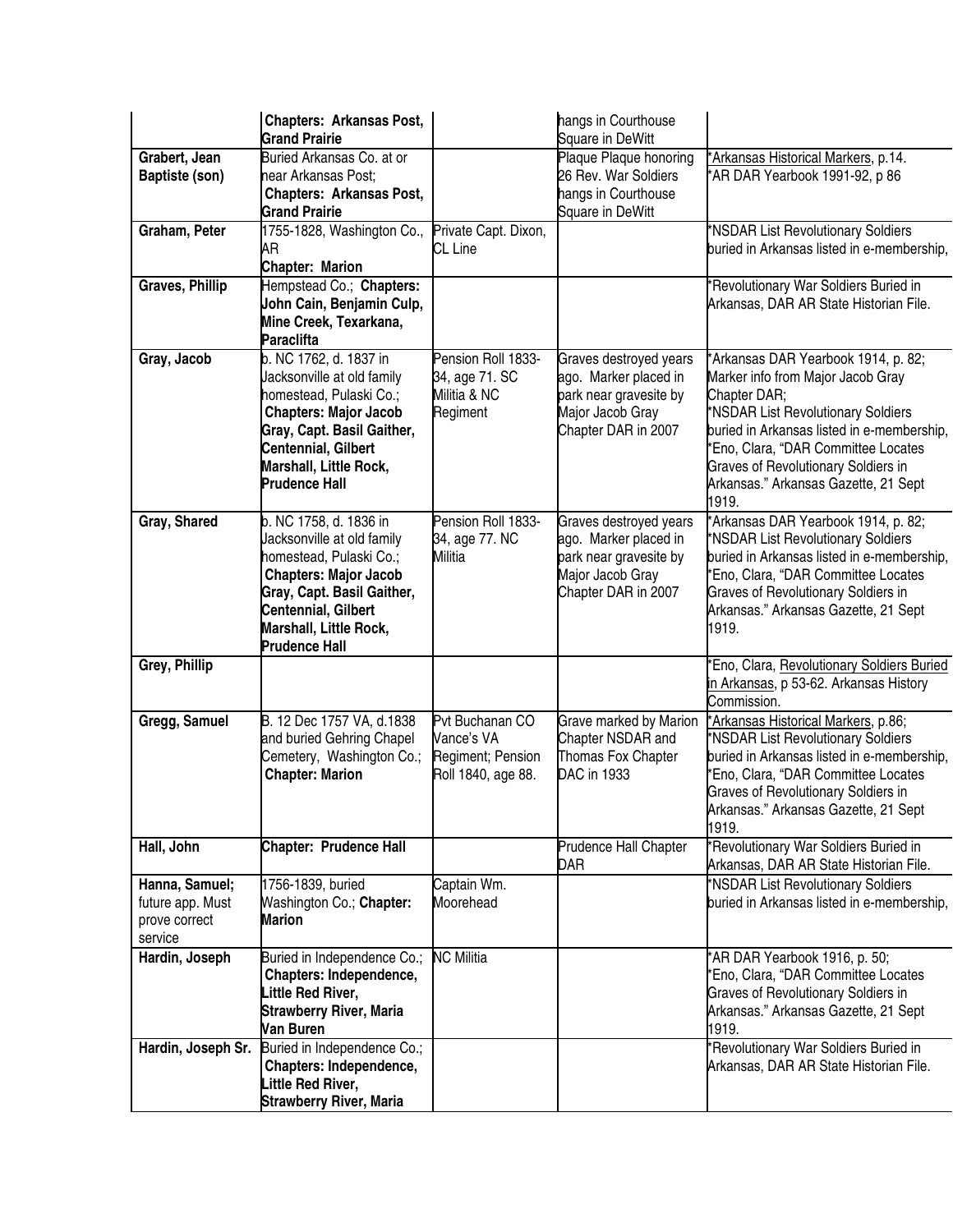|                                                                | Van Buren                                                                                                                                                                                                                                                 |                                                                                                                      |                                                                                                                                                        |                                                                                                                                                                                                                                                                                                                                                                                                              |
|----------------------------------------------------------------|-----------------------------------------------------------------------------------------------------------------------------------------------------------------------------------------------------------------------------------------------------------|----------------------------------------------------------------------------------------------------------------------|--------------------------------------------------------------------------------------------------------------------------------------------------------|--------------------------------------------------------------------------------------------------------------------------------------------------------------------------------------------------------------------------------------------------------------------------------------------------------------------------------------------------------------------------------------------------------------|
| Hardin, Benjamin<br>Jr.                                        | b.1764, d. 27 May 1848,<br>buried in<br>Wyatt-Dodd-Hardin<br>Cemetery near Batesville,<br>Independence Co.;<br>Chapters: Independence,<br>Little Red River,<br><b>Strawberry River, Maria</b><br>Van Buren                                                | Pvt. in Rifle<br>Company NC,<br>Pensioner.                                                                           | Grave was marked 20<br>Oct. 1974 by Gilbert<br><b>Marshall Chapter</b><br><b>NSDAR</b> and<br>Independence. Co. Hist.<br>Society.                      | *AR DAR Yearbook 1914, p. 82.<br>*Arkansas Historical Markers, p.104;<br>*NSDAR List Revolutionary Soldiers<br>buried in Arkansas listed in e-membership;<br>*Shinn, Josiah. "Revolutionary Soldiers<br>Who Are Buried in Arkansas." Arkansas<br>Gazette, 09 Feb 1908.<br>'Eno, Clara, "DAR Committee Locates<br><b>Graves of Revolutionary Soldiers in</b><br>Arkansas." Arkansas Gazette, 21 Sept<br>1919. |
| Hicks, William                                                 |                                                                                                                                                                                                                                                           | Soldier                                                                                                              |                                                                                                                                                        | 'Arkansas DAR Yearbook 1922, p. 29                                                                                                                                                                                                                                                                                                                                                                           |
| Hill, Joel                                                     | Jackson Co.; Chapters:<br>Jonesboro, Independence                                                                                                                                                                                                         |                                                                                                                      |                                                                                                                                                        | 'Eno, Clara, "DAR Committee Locates<br>Graves of Revolutionary Soldiers in<br>Arkansas." Arkansas Gazette, 21 Sept<br>1919.                                                                                                                                                                                                                                                                                  |
| Holman, John                                                   | b. ca. 1736-1833. Buried in<br>Washington, AR,<br>Hempstead Co.; Arkansas<br><b>Historical Markers states</b><br>that John may have been<br>buried in Paris, TX.<br>Chapters: John Cain,<br>Benjamin Culp, Mine<br>Creek, Texarkana,<br><b>Paraclifta</b> | VA Continental Line;                                                                                                 | Grave was marked by<br>John Cain Chapter.<br>NSDAR1932. Grave<br>also marked by John<br>Cain, Benjamin Culp,<br>and Old Military Road<br>Chapters1990. | *DAR Yearbook 1914, p. 81.<br>Arkansas Historical Markers, p.37-39;<br>*NSDAR List Revolutionary Soldiers<br>buried in Arkansas listed in e-membership,<br>'Eno, Clara, "DAR Committee Locates<br><b>Graves of Revolutionary Soldiers in</b><br>Arkansas." Arkansas Gazette, 21 Sept<br>1919.                                                                                                                |
| Imbeau, Jean<br><b>Baptiste</b>                                | <b>Chapter: Arkansas Post</b>                                                                                                                                                                                                                             |                                                                                                                      |                                                                                                                                                        | *AR DAR Yearbook 1991-92, p 86                                                                                                                                                                                                                                                                                                                                                                               |
| Hudson, Edward;<br>future app must<br>prove correct<br>service | 1756-1837, buried Upshaw<br>Graveyard, 20 mi. NW of<br>Pocahontas, Randolph Co.;<br>Chapters: Jonesboro,<br><b>Strawberry River</b>                                                                                                                       | Pension Roll 1840,<br>age 84, pension<br>bureau said pension<br>denied because he<br>could not prove his<br>service. |                                                                                                                                                        | 'Arkansas DAR Yearbook 1914, p. 83;<br>'Arkansas DAR Yearbook 1916, p. 50;<br>*NSDAR List Revolutionary Soldiers e-<br>membership;<br>'Eno, Clara, "DAR Committee Locates<br><b>Graves of Revolutionary Soldiers in</b><br>Arkansas." Arkansas Gazette, 21 Sept<br>1919.                                                                                                                                     |
| Janes, John                                                    | Randolph Co. buried in Old<br>Janes Cemetery, 1 mile S.<br>of Ravenden Springs;<br>Chapters: Jonesboro,<br><b>Strawberry River</b>                                                                                                                        | Pensioner, VA                                                                                                        |                                                                                                                                                        | *Eno, Clara, "DAR Committee Locates<br>Graves of Revolutionary Soldiers in<br>Arkansas." Arkansas Gazette, 21 Sept<br>1919.                                                                                                                                                                                                                                                                                  |
| Jardelas, Pierre                                               | 1733-1798, Ark. Post,<br>Arkansas Co.: Chapter:<br><b>Arkansas Post</b>                                                                                                                                                                                   | Patriotic Service,<br>Holmes, Honor &<br>Fidelity, p. 245.                                                           |                                                                                                                                                        | *NSDAR List Revolutionary Soldiers<br>buried in Arkansas listed in e-membership,<br>*AR DAR Yearbook 1991-92, p 86                                                                                                                                                                                                                                                                                           |
| Jenkins, William<br>(Wilson)<br>Jennings, Edward               | 1762-1842, buried<br>Murfreesboro, Pike Co.;<br>Chapters: John Cain,<br>Benjamin Culp, Mine<br>Creek, Texarkana,<br><b>Paraclifta</b><br>St. Francis Co; Chapters:                                                                                        | Pension Roll 1840                                                                                                    | Grave marked by<br>Texarkana Chapter DAR                                                                                                               | *Arkansas DAR Yearbook 1914, p. 82;<br>*NSDAR List Revolutionary Soldiers<br>buried in Arkansas listed in e-membership,<br>'Eno, Clara, "DAR Committee Locates<br>Graves of Revolutionary Soldiers in<br>Arkansas." Arkansas Gazette, 21 Sept<br>1919.<br>"DAR Searches for Graves of War                                                                                                                    |
|                                                                | <b>William Strong, Robert</b>                                                                                                                                                                                                                             |                                                                                                                      |                                                                                                                                                        | Soldiers," Phillips County Progress, Sept.                                                                                                                                                                                                                                                                                                                                                                   |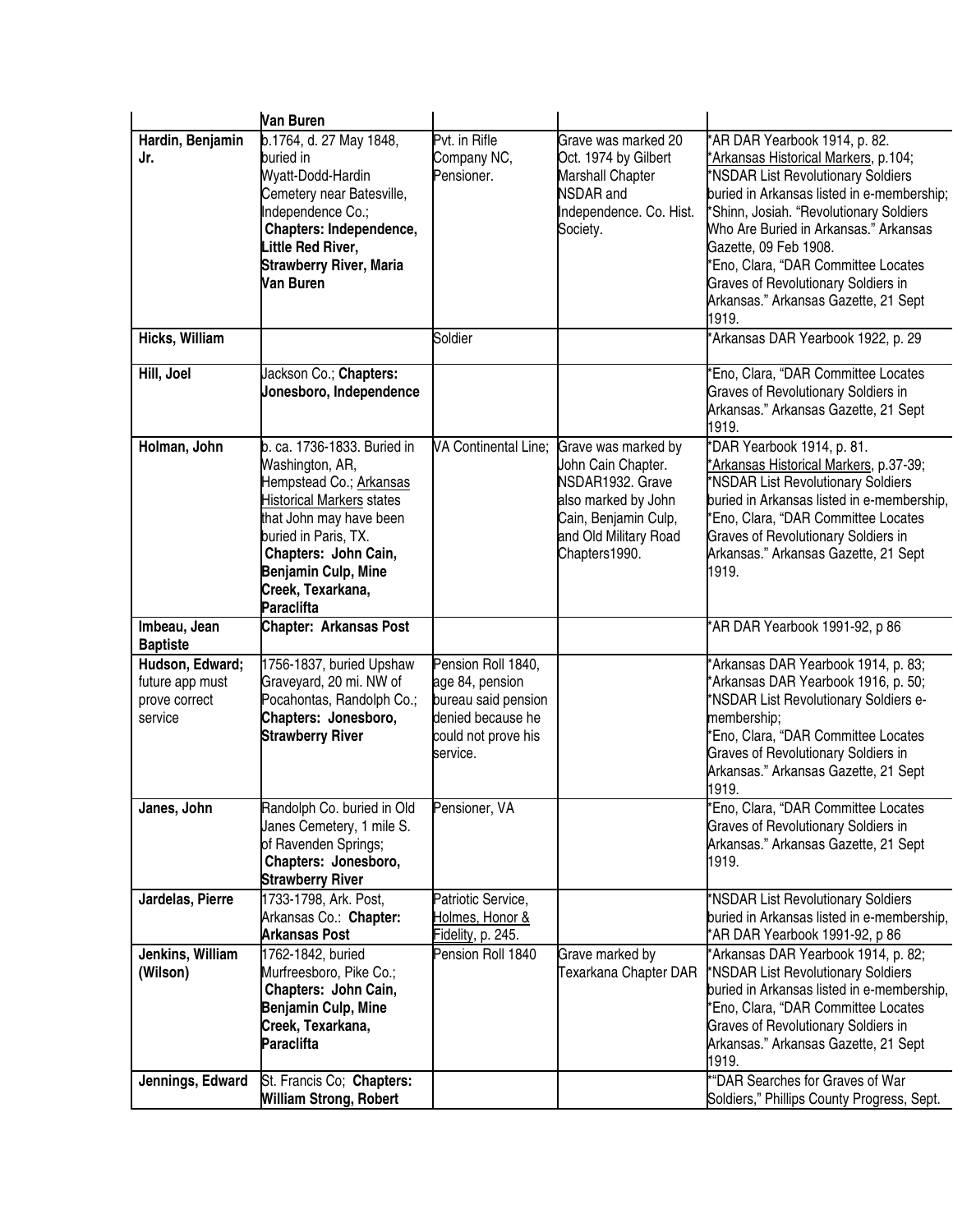|                                                                         | <b>Crittenden</b>                                                                                                                                                                                         |                           |                                                                                                                                                                                                                                                             | 5, 1990.                                                                                                                                                                                                                                               |
|-------------------------------------------------------------------------|-----------------------------------------------------------------------------------------------------------------------------------------------------------------------------------------------------------|---------------------------|-------------------------------------------------------------------------------------------------------------------------------------------------------------------------------------------------------------------------------------------------------------|--------------------------------------------------------------------------------------------------------------------------------------------------------------------------------------------------------------------------------------------------------|
| Jennings, Soldren<br><b>Rosco</b>                                       |                                                                                                                                                                                                           |                           |                                                                                                                                                                                                                                                             | 'Eno, Clara, Revolutionary Soldiers Buried<br>in Arkansas, p 53-62. Arkansas History<br>Commission.                                                                                                                                                    |
| Johnson, Edward,<br>Sr.<br>Future app. Must<br>prove correct<br>service | b. 1766 in NC and d.1846 in<br>AR. Buried in Mound<br>Cemetery, about<br>2 miles beyond Columbus,<br>Hempstead Co.; Chapters:<br>John Cain, Benjamin Culp,<br>Mine Creek, Texarkana,<br><b>Paraclifta</b> | Infantry                  | Grave marked 14 June<br>1954 by Caddo District,<br><b>NSDAR</b>                                                                                                                                                                                             | *Arkansas Historical Markers, p.37-39;<br>*AR DAR Yearbook 1991-92, p 86<br>*NSDAR List Revolutionary Soldiers<br>buried in Arkansas listed in e-membership,                                                                                           |
| Johnson, Jacob                                                          | Johnson Co.; Clarksville<br>Chapter;                                                                                                                                                                      |                           |                                                                                                                                                                                                                                                             | 'Revolutionary War Soldiers Buried in<br>Arkansas, DAR AR State Historian File.                                                                                                                                                                        |
| Johnson, Roger                                                          | Benton Co. near Lamar<br>(also reported in Johnson<br>Co.), Chapters Lovely<br>Purchase, Enoch Ashley,<br><b>James Bright, Clarksville</b>                                                                | Soldier NC                |                                                                                                                                                                                                                                                             | 'Arkansas DAR Yearbook 1919, p. 95.<br>*Eno, Clara, "DAR Committee Locates<br><b>Graves of Revolutionary Soldiers in</b><br>Arkansas." Arkansas Gazette, 21 Sept<br>1919.                                                                              |
| Johnson, William                                                        | 1755-1831. Buried in<br>Pioneer Cemetery,<br>Batesville, Independence<br>Co.; Chapters:<br>Independence, Little Red<br>River, Strawberry River,<br>Maria Van Buren                                        | Capt. NC Militia          | Marker dedicated by<br>Little Rock Chapter<br>DAR, Gen. George Izard<br><b>Chapter United</b><br>Daughters of 1812,<br>Independence Co.<br>Chapter DAR,<br>Independence Co.<br><b>Historical Society and</b><br>Batesville Genealogical<br>Society in 1980. | *Arkansas Historical Markers, p.103-104;<br>*NSDAR List Revolutionary Soldiers<br>buried in Arkansas listed in e-membership,                                                                                                                           |
| Jones, Phillip                                                          | 1762-1840, buried Johnson<br>Co.; Clarksville Chapter;                                                                                                                                                    | Private Capt Wm<br>Finney |                                                                                                                                                                                                                                                             | *Arkansas DAR Yearbook 1914, p. 82;<br>*NSDAR List Revolutionary Soldiers<br>buried in Arkansas listed in e-membership,<br>*Eno, Clara, "DAR Committee Locates<br>Graves of Revolutionary Soldiers in<br>Arkansas." Arkansas Gazette, 21 Sept<br>1919. |
| Juett, Thomas                                                           | Johnson Co.; Clarksville<br>Chapter;                                                                                                                                                                      |                           |                                                                                                                                                                                                                                                             | 'Revolutionary War Soldiers Buried in<br>Arkansas, DAR AR State Historian File.                                                                                                                                                                        |
| Justice, Amos                                                           | 1764-1829, buried<br>Davidsonville, Lawrence<br>Co., Chapters:<br>Independence, Little Red<br>River, Strawberry River,<br>Maria Van Buren                                                                 | Soldier                   |                                                                                                                                                                                                                                                             | *NSDAR List Revolutionary Soldiers<br>buried in Arkansas listed in e-membership,                                                                                                                                                                       |
| Keele, Frederick                                                        | 1756-1820, Lawrence Co.;<br>Chapters: Independence,<br>Little Red River,<br><b>Strawberry River, Maria</b><br>Van Buren                                                                                   | Soldier                   |                                                                                                                                                                                                                                                             | *NSDAR List Revolutionary Soldiers<br>buried in Arkansas listed in e-membership,                                                                                                                                                                       |
| Kelly, William<br>(Billy)                                               | Buried in common cemetery<br>at Potash Sulphur Springs;<br><b>Chapters: Hot Springs of</b><br>Arkansas, Akansa, John<br>Perciful                                                                          |                           |                                                                                                                                                                                                                                                             | *Arkansas DAR Yearbook 1915, p. 83.<br>*Eno, Clara, "DAR Committee Locates<br>Graves of Revolutionary Soldiers in<br>Arkansas." Arkansas Gazette, 21 Sept<br>1919.                                                                                     |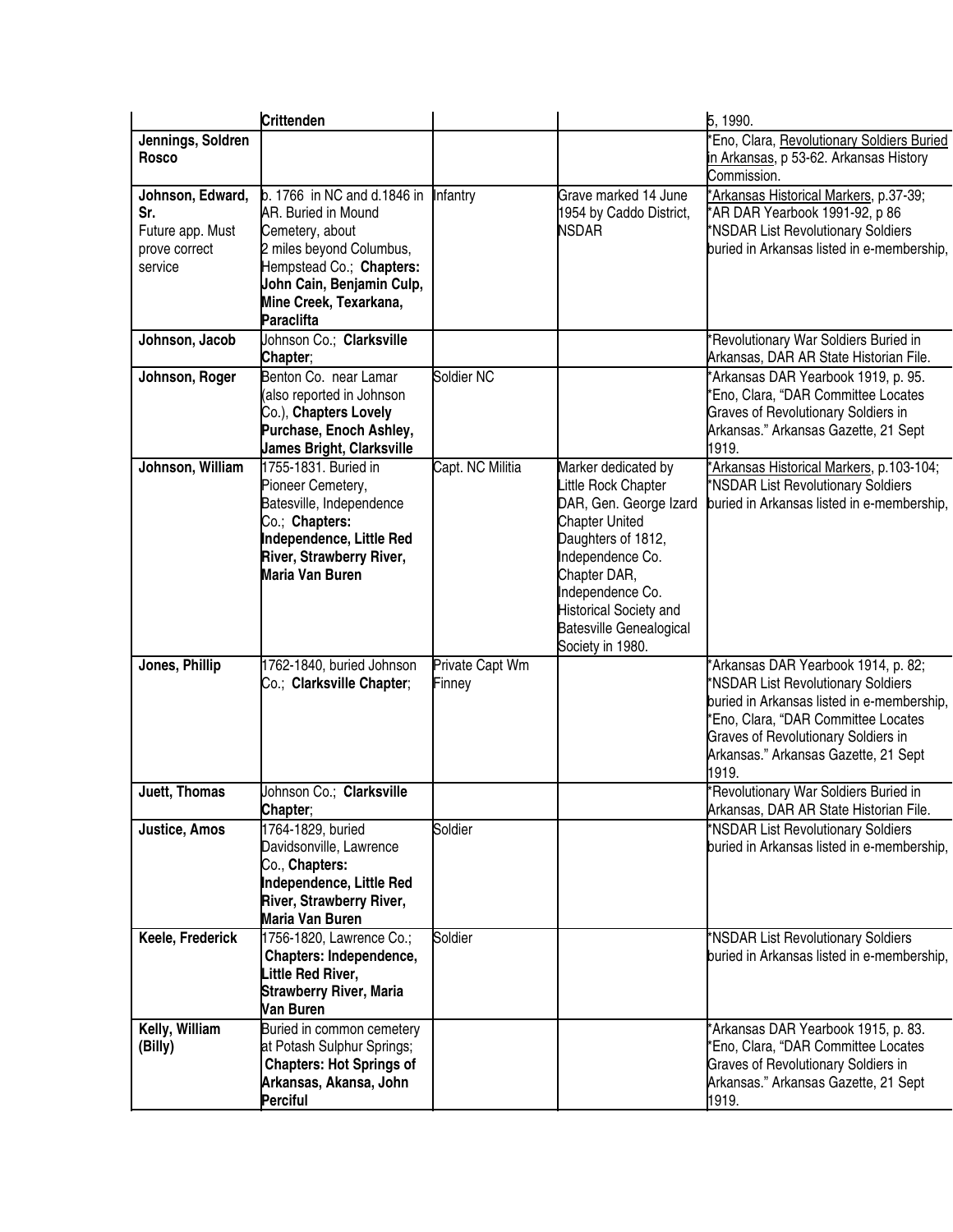|                                                                 | Kirby, Christopher Marion Chapter DAR<br>Fayetteville, Washington Co.<br>reported he was on file @<br>courthouse; Chapter:<br>Marion.                                             | Ensign                                                                                |                                                                                                           | *Arkansas DAR Yearbook 1930, p. 101;<br>*NSDAR List Revolutionary Soldiers<br>buried in Arkansas listed in e-membership,                                                                                                                                                        |
|-----------------------------------------------------------------|-----------------------------------------------------------------------------------------------------------------------------------------------------------------------------------|---------------------------------------------------------------------------------------|-----------------------------------------------------------------------------------------------------------|---------------------------------------------------------------------------------------------------------------------------------------------------------------------------------------------------------------------------------------------------------------------------------|
| Kuykendall, Adam                                                | 1750-1825, Conway Co.;<br><b>Chapter: Gen. William</b><br>Lewis                                                                                                                   | <b>Patriotic Service</b>                                                              |                                                                                                           | *NSDAR List Revolutionary Soldiers<br>buried in Arkansas listed in e-membership,                                                                                                                                                                                                |
| Kuykendall,<br>Joseph                                           | Pulaski Co. d. 1828.;<br><b>Chapters: Major Jacob</b><br>Gray, Capt. Basil Gaither,<br>Centennial, Gilbert<br>Marshall, Little Rock,<br><b>Prudence Hall</b>                      | Pensioner.                                                                            |                                                                                                           | 'Arkansas DAR Yearbook 1916, p. 49.<br>'Eno, Clara, "DAR Committee Locates<br><b>Graves of Revolutionary Soldiers in</b><br>Arkansas." Arkansas Gazette, 21 Sept<br>1919.                                                                                                       |
| Lafferty, John,<br>future app. must<br>prove correct<br>service | b. 1759 in Ireland and d.<br>1815 at Lafferty Creek in<br>Union Twp. in Independence<br>Co.; Chapters:<br>Independence, Little Red<br>River, Strawberry River,<br>Maria Van Buren | Capt. Smith's Co.,<br>Col. Thomas Folk's<br>Regt, 4th NC Line;<br>Pensioner           |                                                                                                           | 'Arkansas DAR Yearbook 1914, p. 82;<br>*NSDAR List Revolutionary Soldiers<br>buried in Arkansas listed in e-membership,<br>'Eno, Clara, "DAR Committee Locates<br><b>Graves of Revolutionary Soldiers in</b><br>Arkansas." Arkansas Gazette, 21 Sept<br>1919.                   |
| La noir de Serville,<br>Auguste                                 | d. Pine Bluff, Jefferson Co.;<br><b>Chapter: Pine Bluff, John</b><br><b>Almont</b>                                                                                                | <b>French Marine</b><br>under Count de<br>Grasse, wounded<br>Yorktown, VA             | Marker by Pine Bluff<br>Chapter NSDAR 1920                                                                | Arkansas Historical Markers, p.22-23;<br>'Arkansas DAR Yearbook 1914, p. 82;<br>'Eno, Clara, "DAR Committee Locates<br><b>Graves of Revolutionary Soldiers in</b><br>Arkansas." Arkansas Gazette, 21 Sept<br>1919.                                                              |
| Latimer, Wetherel                                               | 1757-1838, buried near the<br>county line of Pope and<br>Johnson, near Clarksville;<br><b>Chapters: Persis Lovely,</b><br><b>Clarksville</b>                                      | Pension application<br>in NC                                                          |                                                                                                           | DAR Yearbook 1917, p. 84 info. from the<br>CT State Library; *NSDAR List<br>Revolutionary Soldiers buried in Arkansas<br>listed in e-membership,<br>'Eno, Clara, "DAR Committee Locates<br>Graves of Revolutionary Soldiers in<br>Arkansas." Arkansas Gazette, 21 Sept<br>1919. |
| Leancy, William                                                 | St. Francis Co. died 1847;<br><b>Chapters: William Strong,</b><br><b>Robert Crittenden</b>                                                                                        | In battles of King's<br>Mtn., Eutaw<br>Springs, Cowpens<br>and Gilford Court<br>House |                                                                                                           | 'Arkansas DAR Yearbook 1918, p. 70;<br>'Eno, Clara, "DAR Committee Locates<br><b>Graves of Revolutionary Soldiers in</b><br>Arkansas." Arkansas Gazette, 21 Sept<br>1919.                                                                                                       |
| Leeper, James                                                   | 1761-1842 and is buried on<br>the Ellis Duncan farm near<br>Combs Chapel near<br>Fayetteville, Washington<br>Co.; Chapter: Marion                                                 | NC Militia, Pension<br>Roll 1833-34 age<br>77, 1840 Pension<br>Roll                   | Grave marked 1927 by<br><b>Fayetteville Chapter</b><br>DAR. Fence around<br>grave erected by DAR<br>1972. | *Arkansas Historical Markers, p.82-83;<br>*NSDAR List Revolutionary Soldiers<br>buried in Arkansas listed in e-<br>membership,<br>'Eno, Clara, "DAR Committee Locates<br><b>Graves of Revolutionary Soldiers in</b><br>Arkansas." Arkansas Gazette, 21 Sept<br>1919.            |
| Leslie, Samuel                                                  | Phillips Co.; Chapter:<br><b>Arkansas Post, Grand</b><br>Prairie, William Strong                                                                                                  |                                                                                       | James Bate Chapter,<br>1990                                                                               | *AR DAR Yearbook 1991-92, p 86<br>"DAR Searches for Graves of War<br>Soldiers," Phillips County Progress, Sept.                                                                                                                                                                 |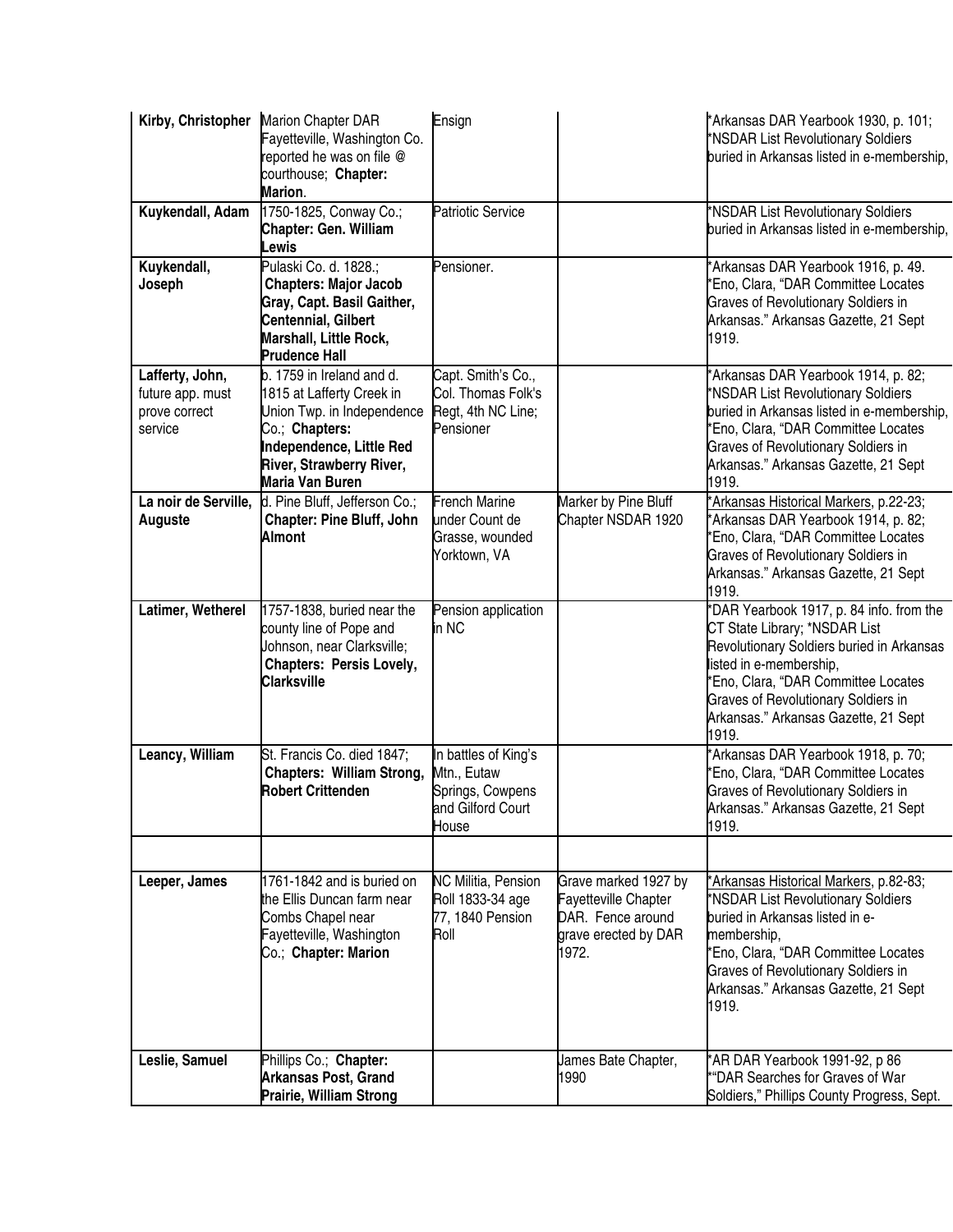|                                                                     |                                                                                                                                                                                                                 |                                                                                   |                                                                                                                                                                                                               | 5, 1990.                                                                                                                                                                                                                                                      |
|---------------------------------------------------------------------|-----------------------------------------------------------------------------------------------------------------------------------------------------------------------------------------------------------------|-----------------------------------------------------------------------------------|---------------------------------------------------------------------------------------------------------------------------------------------------------------------------------------------------------------|---------------------------------------------------------------------------------------------------------------------------------------------------------------------------------------------------------------------------------------------------------------|
| <b>William Lewis</b>                                                | Lewis, E. M, son of Potash Sulphur Springs,<br>buried in the common<br>cemetery; Chapters: Hot<br><b>Springs of Arkansas,</b><br>Akansa, John Perciful                                                          |                                                                                   |                                                                                                                                                                                                               | *AR DAR Yearbook 1915, p. 83.<br>*Eno, Clara, "DAR Committee Locates<br><b>Graves of Revolutionary Soldiers in</b><br>Arkansas." Arkansas Gazette, 21 Sept<br>1919.                                                                                           |
| Lewis, William<br>John, future app<br>must prove correct<br>service | 1767-1825, Little Rock,<br>Pulaski Co.; Chapters:<br>Major Jacob Gray, Capt.<br><b>Basil Gaither, Centennial,</b><br>Gilbert Marshall, Little<br><b>Rock, Prudence Hall</b>                                     |                                                                                   | Grave marked by the<br>Little Rock<br>Chapter DAR. The<br>marker was placed at<br>Peabody School, later<br>moved to Old State<br>House, and now at Mt.<br>Holly Cemetery in lot of<br>Governor William Miller | *Arkansas DAR Yearbook 1915, p. 83;<br>*NSDAR List Revolutionary Soldiers<br>buried in Arkansas listed in e-membership,<br>*Eno, Clara, "DAR Committee Locates<br><b>Graves of Revolutionary Soldiers in</b><br>Arkansas." Arkansas Gazette, 21 Sept<br>1919. |
| Liggitt, John                                                       | Washington Co.; Chapter:<br><b>Marion</b>                                                                                                                                                                       | Pension Roll 1840,<br>age 77                                                      |                                                                                                                                                                                                               | *Arkansas DAR Yearbook 1914, p. 83;<br>*Eno, Clara, "DAR Committee Locates<br><b>Graves of Revolutionary Soldiers in</b><br>Arkansas." Arkansas Gazette, 21 Sept<br>1919.                                                                                     |
| Lindsey, Caleb                                                      | Pulaski Co.; Chapters:<br>Major Jacob Gray, Capt.<br><b>Basil Gaither, Centennial,</b><br>Gilbert Marshall, Little<br>Rock, Prudence Hall                                                                       |                                                                                   |                                                                                                                                                                                                               | 'Revolutionary War Soldiers Buried in<br>Arkansas, DAR AR State Historian File.                                                                                                                                                                               |
| Lindsey, James                                                      | 1760-1831, died Pulaski Co.<br>(marker in Grant Co.)<br><b>Chapters: Major Jacob</b><br>Gray, Capt. Basil Gaither,<br>Centennial, Gilbert<br>Marshall, Little Rock,<br><b>Prudence Hall</b>                     | Soldier at King's<br>Mtn.                                                         |                                                                                                                                                                                                               | *NSDAR List Revolutionary Soldiers<br>buried in Arkansas listed in e-membership,                                                                                                                                                                              |
| Lopez, Andreas                                                      | Buried Arkansas Co. at or<br>near Arkansas Post;<br><b>Chapters: Arkansas Post,</b><br><b>Grand Prairie</b>                                                                                                     |                                                                                   | Plaque honoring 26 Rev.<br>War Soldiers hangs in<br>Courthouse Square in<br><b>DeWitt</b>                                                                                                                     | *Arkansas Historical Markers, p.14.<br>*AR DAR Yearbook 1991-92, p 86                                                                                                                                                                                         |
| Lovely, William L.                                                  | 11750-1817. Buried near<br>mouth of Illinois Bayou near<br>Russellville, Pope Co.(also<br>reported in Crawford Co.)<br><b>Chapters: Ft. Smith, Mary</b><br><b>Fuller Percival, Persis</b><br>ovely, Clarksville | Battles of Saratoga,<br>Stony Point,<br>Yorktown; 3rd & 4th<br>Virginia Regiments | Grave marked by Persis<br>Lovely Chapter and<br>Maria Van Buren<br>Chapter NSDAR. Gov't<br>memorial marker also<br>near site.                                                                                 | Arkansas Historical Markers, p.64-65.                                                                                                                                                                                                                         |
| Lumley, William                                                     | Lawrence Co.; Chapters:<br><b>Independence County,</b><br>Little Red River,<br><b>Strawberry River,</b><br><b>Jonesboro</b>                                                                                     |                                                                                   |                                                                                                                                                                                                               | *Revolutionary War Soldiers Buried in<br>Arkansas, DAR AR State Historian File.                                                                                                                                                                               |
| Lyons, Matthew,<br>future app. must<br>prove lineage of<br>child    | 1750-1822, d. Spadra Bluff,<br>Crawford Co.; remains<br>moved to KY 10 yrs. After<br>death.(also reported in<br>Johnson County); Chapters:<br>Clarksville, Ft. Smith, Mary<br><b>Fuller Percival, Lovely</b>    | Colonel in<br><b>Revolutionary War</b>                                            |                                                                                                                                                                                                               | *AR DAR Yearbook, 1916, p. 48;<br>*NSDAR List Revolutionary Soldiers<br>buried in Arkansas listed in e-membership,<br>*Eno, Clara, "DAR Committee Locates<br><b>Graves of Revolutionary Soldiers in</b><br>Arkansas." Arkansas Gazette, 21 Sept<br>1919.      |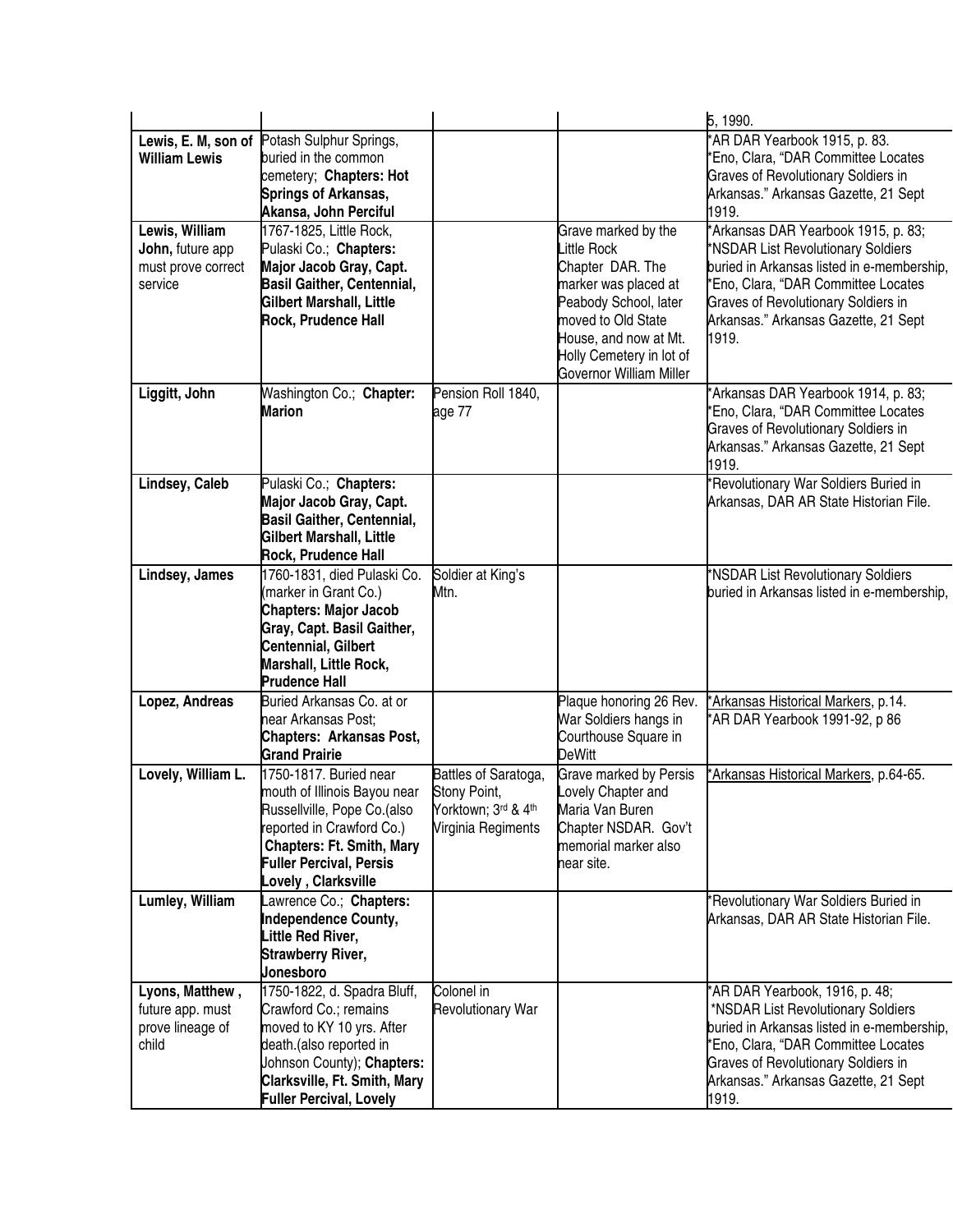|                                                  | <b>Major</b>                                                                                                                                                              |                                                      |                                                                                                                           |                                                                                                                                                                                                                                                  |
|--------------------------------------------------|---------------------------------------------------------------------------------------------------------------------------------------------------------------------------|------------------------------------------------------|---------------------------------------------------------------------------------------------------------------------------|--------------------------------------------------------------------------------------------------------------------------------------------------------------------------------------------------------------------------------------------------|
| <b>Marney, Amos</b>                              | 1760-1839, Crawford Co.;<br><b>Chapters: Ft. Smith, Mary</b><br><b>Fuller Percival, Lovely</b><br>Major                                                                   | Private VA                                           |                                                                                                                           | 'Revolutionary War Soldiers Buried in<br>Arkansas, DAR AR State Historian File.                                                                                                                                                                  |
| McCarroll,<br><b>Nathaniel</b>                   | 1765-1835, buried Bethel<br>Cemetery, Lawrence Co.;<br>Chapters: Independence,<br>Little Red River,<br><b>Strawberry River, Maria</b><br>Van Buren                        | Private under<br><b>Andrew Pickens;</b><br>pensioner |                                                                                                                           | *NSDAR List Revolutionary Soldiers<br>buried in Arkansas listed in e-membership,<br>*Revolutionary War Soldiers Buried in<br>Arkansas, DAR AR State Historian File.                                                                              |
| McCullough, John                                 | Dallas Co.; Chapter: Chicot<br>Trace                                                                                                                                      | Pension rejected                                     |                                                                                                                           | 'Revolutionary War Soldiers Buried in<br>Arkansas, DAR AR State Historian File.                                                                                                                                                                  |
| McCullough,<br><b>Nancy</b>                      | Dallas Co.; Chapter:<br><b>Chicot Trace</b>                                                                                                                               | Pension rejected                                     |                                                                                                                           | 'Eno, Clara, Revolutionary Soldiers Buried<br>in Arkansas, p 53-62. Arkansas History<br>Commission.                                                                                                                                              |
| McKissick, Jane<br>Wilson                        | 1759-1844; Chapters:<br>Persis Lovely, Clarksville                                                                                                                        | Cared for wounded<br>and dead Patriots in<br>NC      | Marker placed at<br>Centerton, near<br>Bentonville, Benton Co.<br>by James Bright<br>Chapter.                             | *Arkansas Historical Markers, p 94-95.                                                                                                                                                                                                           |
| McKissick, Isaac                                 | Pope Co.; Chapters:<br>Persis Lovely, Clarksville                                                                                                                         | b. 1763 SC                                           |                                                                                                                           | 'Revolutionary War Soldiers Buried in<br>Arkansas, DAR AR State Historian File.                                                                                                                                                                  |
| <b>McKnight, William</b>                         | Independence Co.;<br>Chapters: Independence,<br>Little Red River,<br><b>Strawberry River, Maria</b><br>Van Buren                                                          | Pensioner, age 80<br>in 1840.                        |                                                                                                                           | 'AR DAR Yearbook, 1914, p. 82;<br>*Eno, Clara, "DAR Committee Locates<br><b>Graves of Revolutionary Soldiers in</b><br>Arkansas." Arkansas Gazette, 21 Sept<br>1919.                                                                             |
| <b>Menard, Francois</b>                          | Buried Arkansas Co. at or<br>near Arkansas Post;<br><b>Chapters: Arkansas Post,</b><br><b>Grand Prairie</b>                                                               |                                                      | Plaque honoring 26 Rev.<br>War Soldiers hangs in<br>Courthouse Square in<br><b>DeWitt</b>                                 | *Arkansas Historical Markers, p.14.<br>*AR DAR Yearbook 1991-92, p 86                                                                                                                                                                            |
| Messager, Marie                                  | Buried Arkansas Co. at or<br>near Arkansas Post;<br><b>Chapters: Arkansas Post,</b><br><b>Grand Prairie</b>                                                               |                                                      | Plaque honoring 26 Rev.<br>War Soldiers hangs in<br>Courthouse Square in<br><b>DeWitt</b>                                 | *Arkansas Historical Markers, p.14.                                                                                                                                                                                                              |
| Milam, Jordan                                    | l1750-1851. Buried in Old<br>Milam (Silver Valley)<br>Cemetery, Harrison, Boone<br>Co.; Chapters: Harrison<br>Colony, Capt. Nathan<br>Watkins, Bois d'arc,<br>Abendschone | Pvt. Penn's<br>Regiment of VA<br>Militia             | Wreath placed at grave<br>by Harrison Colony<br>Chapter NSDAR and<br>rededicated by Jordan<br>Milam Chapter of the<br>SAR | *Arkansas Historical Markers, p.97.                                                                                                                                                                                                              |
| Mileham, Jordan                                  | 1750-1851, buried Carroll<br>Co.; Chapter:<br>Abendschone                                                                                                                 | Private                                              |                                                                                                                           | *NSDAR List Revolutionary Soldiers<br>buried in Arkansas listed in e-membership,                                                                                                                                                                 |
| Miller, Simon, Jr.<br>data in correction<br>file | 1738-1834 buried Crawford<br>Co., vicinity of Mulberry;<br><b>Chapters: Ft. Smith, Mary</b><br><b>Fuller Percival, Lovely</b><br>Major                                    | Ensign                                               | Grave marked by Mary<br><b>Fuller Perciful Chapter</b><br>1983                                                            | *AR DAR Yearbook 1919, p. 95;<br>*NSDAR List Revolutionary Soldiers<br>buried in Arkansas listed in e-membership,<br>*Eno, Clara, "DAR Committee Locates<br>Graves of Revolutionary Soldiers in<br>Arkansas." Arkansas Gazette, 21 Sept<br>1919. |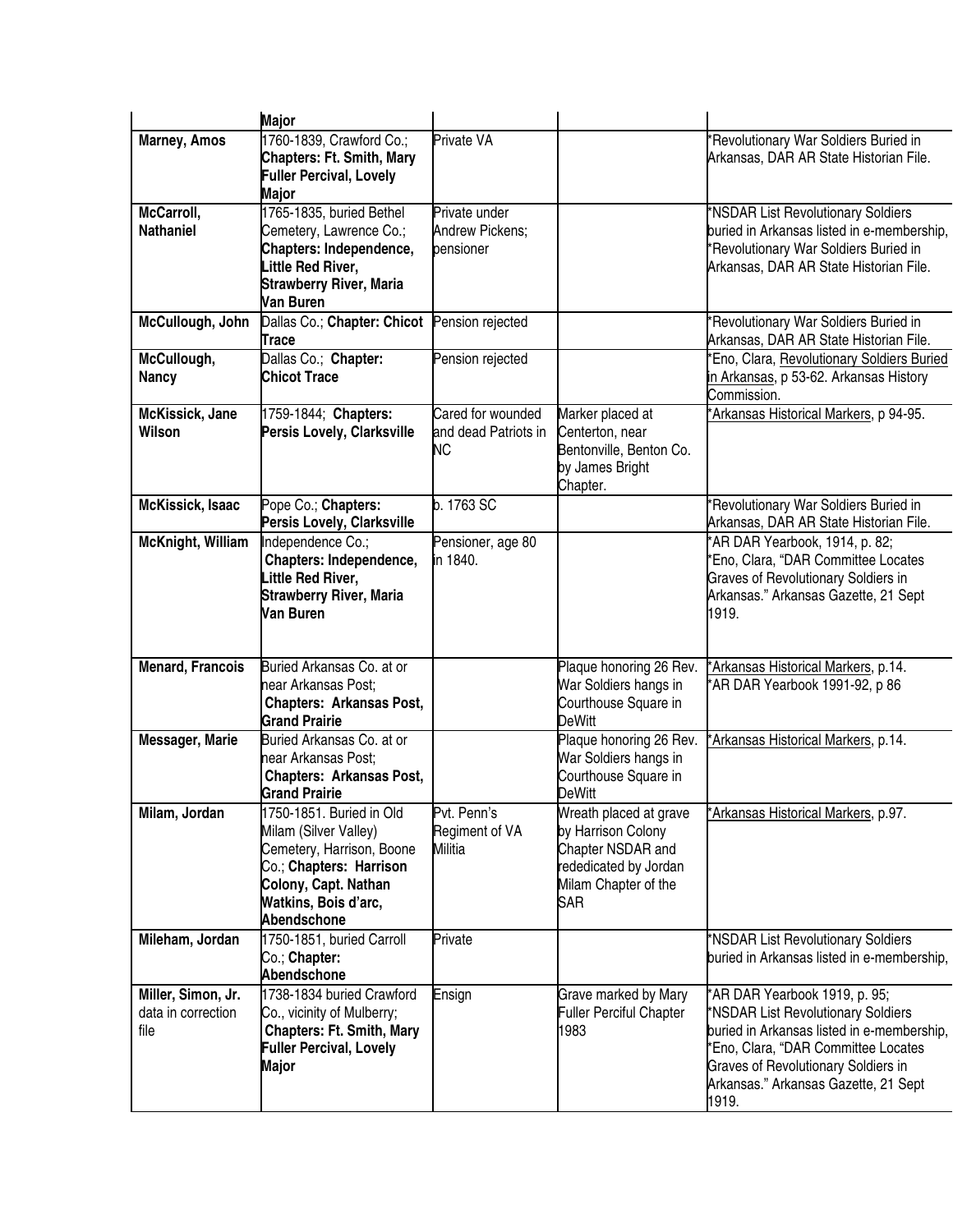| Minsker, George                          | 1752-1822, buried Lawrence Private<br>Co; Chapters:<br><b>Independence County,</b><br>Little Red River,<br><b>Strawberry River,</b><br>Jonesboro                |                                                                       |                                                              | *NSDAR List Revolutionary Soldiers<br>buried in Arkansas listed in e-membership,                                                                                                                                                                                                                                                                                               |
|------------------------------------------|-----------------------------------------------------------------------------------------------------------------------------------------------------------------|-----------------------------------------------------------------------|--------------------------------------------------------------|--------------------------------------------------------------------------------------------------------------------------------------------------------------------------------------------------------------------------------------------------------------------------------------------------------------------------------------------------------------------------------|
| Mobley, Clement                          | 1746-1834 buried Crawford<br>Co.; Chapters: Ft. Smith,<br>Mary Fuller Percival,<br><b>Lovely Major</b>                                                          | <b>SC Militia</b>                                                     | Wreath placed on grave<br>by Mary Fuller Perciful<br>Chapter | *Arkansas DAR Yearbook 1913, p. 33;<br>*NSDAR List Revolutionary Soldiers<br>buried in Arkansas listed in e-<br>membership,<br>*Shinn, Josiah. "Revolutionary Soldiers<br>Who Are Buried in Arkansas." Arkansas<br>Gazette, 09 Feb 1908;<br>*Eno, Clara, "DAR Committee Locates<br><b>Graves of Revolutionary Soldiers in</b><br>Arkansas." Arkansas Gazette, 21 Sept<br>1919. |
| Mobley, Isaiah                           | 1754-1836 buried Crawford<br>Co.<br>Buried La Rue Cemetery, 16<br>mi. N. of Van Buren;<br><b>Chapters: Ft. Smith, Mary</b><br><b>Fuller Percival</b>            | <b>SC Militia</b>                                                     | Wreath placed on grave<br>by Mary Fuller Perciful<br>Chapter | *Arkansas DAR Yearbook 1913, p. 33;<br>*NSDAR List Revolutionary Soldiers<br>buried in Arkansas listed in e-<br>membership,<br>*Shinn, Josiah. "Revolutionary Soldiers<br>Who Are Buried in Arkansas." Arkansas<br>Gazette, 09 Feb 1908;<br>*Eno, Clara, "DAR Committee Locates<br>Graves of Revolutionary Soldiers in<br>Arkansas." Arkansas Gazette, 21 Sept<br>1919.        |
| Moffett, Solomon                         | Near Hope, Hempstead Co.                                                                                                                                        | soldier                                                               |                                                              | *Information filed in AR State Historian's<br>File, Reported 1944.                                                                                                                                                                                                                                                                                                             |
| Murphy (Murry),<br><b>Arthur</b>         | Washington Co.(also<br>reported in Lawrence Co.)<br><b>Chapters: Independence</b><br>County, Little Red River,<br><b>Strawberry River,</b><br>Jonesboro, Marion | Served in NC<br>Continental Line,<br>Pension Roll 1833-<br>34, age 72 |                                                              | 'Arkansas DAR Yearbook 1914, p. 83.<br>*Eno, Clara, "DAR Committee Locates<br>Graves of Revolutionary Soldiers in<br>Arkansas." Arkansas Gazette, 21 Sept<br>1919.                                                                                                                                                                                                             |
| Murphy,<br><b>Bartholomew</b>            | Poinsett Co.; Chapter:<br>Jonesboro                                                                                                                             | Pension rejected                                                      |                                                              | *Revolutionary War Soldiers Buried in<br>Arkansas, DAR AR State Historian File.                                                                                                                                                                                                                                                                                                |
| Murray, Henry                            | 1744-1850 buried Salem,<br>AR; .) Chapters:<br>Independence County,<br>Little Red River,<br><b>Strawberry River,</b><br>Jonesboro                               | Private                                                               |                                                              | *NSDAR List Revolutionary Soldiers<br>buried in Arkansas listed in e<br>membership                                                                                                                                                                                                                                                                                             |
| Neal, James                              | 1793-1868, Stewart<br>Cemetery near Lancaster,<br>Crawford Co; Chapters: Ft.<br><b>Smith, Mary Fuller Percival</b>                                              | <b>GA Militia</b>                                                     | Wreath placed by Mary<br><b>Fuller Perciful Chapter</b>      |                                                                                                                                                                                                                                                                                                                                                                                |
| Nelson, Enoch                            | Miller Co.; Chapter:<br><b>Texarkana</b>                                                                                                                        | Pension rejected                                                      |                                                              | *Eno, Clara, Revolutionary Soldiers Buried<br>in Arkansas, p 53-62. Arkansas History<br>Commission.                                                                                                                                                                                                                                                                            |
| Nix, John G., data<br>in correction file | 1760-1867, buried Columbia<br>Co; Chapters: Robert<br>Rosamond, Tate's Bluff                                                                                    | Private                                                               |                                                              | *NSDAR List Revolutionary Soldiers<br>buried in Arkansas listed in e-membership                                                                                                                                                                                                                                                                                                |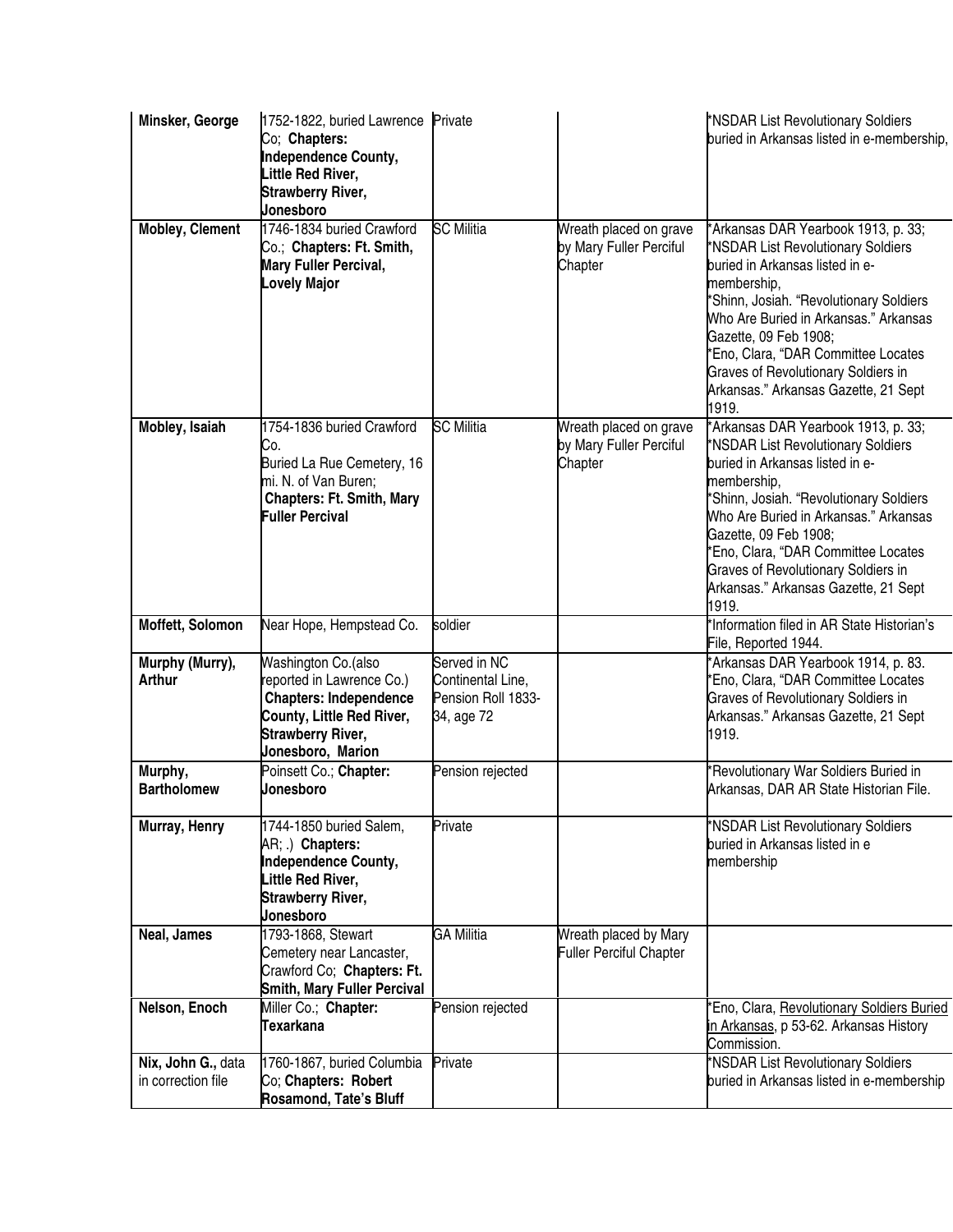| O' Rear, Daniel                                 | <b>Chapter: Mary Perciful</b>                                                                                                                                                                  |                                            | Mary Perciful Chapter                                                                                                                                                  | *Arkansas DAR Yearbook 1989-90, p. 87.                                                                                                                                                                                           |
|-------------------------------------------------|------------------------------------------------------------------------------------------------------------------------------------------------------------------------------------------------|--------------------------------------------|------------------------------------------------------------------------------------------------------------------------------------------------------------------------|----------------------------------------------------------------------------------------------------------------------------------------------------------------------------------------------------------------------------------|
| Orrick, William                                 | 1755-1840, buried up the<br>creek from Mountainburg,<br>formerly Crawford Co. but<br>now Washington Co.;<br><b>Chapters: Ft. Smith, Mary</b><br><b>Fuller Percival, Lovely</b><br><b>Major</b> | 1840 Pension Roll,<br>age 85               |                                                                                                                                                                        | 'Arkansas DAR Yearbook 1914, p. 83;<br>'Eno, Clara, "DAR Committee Locates<br><b>Graves of Revolutionary Soldiers in</b><br>Arkansas." Arkansas Gazette, 21 Sept<br>1919.                                                        |
| Owens, Benjamin                                 | Conway Co.; Chapter:<br><b>General William Lewis</b>                                                                                                                                           | Pension rejected,<br>not in for over 6 mo. |                                                                                                                                                                        | *Eno, Clara, Revolutionary Soldiers Buried<br>in Arkansas, p 53-62. Arkansas History<br>Commission.                                                                                                                              |
| Pelham, Charles                                 | Independence Co.,<br>Batesville; Chapters:<br>Independence County,<br>Little Red River,<br><b>Strawberry River,</b><br>Jonesboro                                                               | Soldier                                    |                                                                                                                                                                        | *AR DAR Yearbook 1917. p. 84.;<br>'Eno, Clara, "DAR Committee Locates<br><b>Graves of Revolutionary Soldiers in</b><br>Arkansas." Arkansas Gazette, 21 Sept<br>1919.                                                             |
| Percival, John                                  | b. 6 Nov 1754 in MA and<br>died 13 June 1837, Garland<br>Co.; Chapters: Hot<br><b>Springs of Arkansas,</b><br>Akansa, John Perciful                                                            |                                            | Marked in 1936 by Hot<br>Springs of Arkansas<br>NSDAR; site of first<br>permanent settler of Hot<br>Springs, at Dillard's<br>Home Center, Spring<br>Street at Broadway | 'Arkansas Historical Markers, p.49-51.<br>Eno, Clara, Revolutionary Soldiers Buried<br>in Arkansas, p 53-62. Arkansas History<br>Commission.                                                                                     |
| <b>Perthuis Dit</b><br>Lajanvry, Louis          | Buried Arkansas Co. at or<br>near Arkansas Post;<br><b>Chapters: Arkansas Post,</b><br><b>Grand Prairie</b>                                                                                    |                                            | Plaque honoring 26 Rev.<br>War Soldiers hangs in<br>Courthouse Square in<br><b>DeWitt</b>                                                                              | *Arkansas Historical Markers, p.14.<br>*AR DAR Yearbook 1991-92, p 86                                                                                                                                                            |
| Phelan, Thomas                                  | 1752-1838 buried<br>Washington Co.; Chapter:<br><b>Marion</b>                                                                                                                                  | Private                                    |                                                                                                                                                                        | *NSDAR List Revolutionary Soldiers<br>buried in Arkansas listed in e-membership,                                                                                                                                                 |
| <b>Pertguis Dit</b><br><b>Chevalier, Pierre</b> | Buried Arkansas Co. at or<br>near Arkansas Post;<br><b>Chapters: Arkansas Post,</b><br><b>Grand Prairie</b>                                                                                    |                                            | Plaque honoring 26 Rev.<br>War Soldiers hangs in<br>Courthouse Square in<br>DeWitt                                                                                     | *Arkansas Historical Markers, p.14.                                                                                                                                                                                              |
| Peters, Agnes<br><b>Catherine</b>               | Crawford Co. Chapters: Ft.<br><b>Smith, Mary Fuller Percival</b>                                                                                                                               |                                            | Pension denied                                                                                                                                                         | Eno, Clara, Revolutionary Soldiers Buried<br>in Arkansas, p 53-62. Arkansas History<br>Commission.                                                                                                                               |
| Peters, Henry                                   | Crawford Co.; Chapters:<br>Ft. Smith, Mary Fuller<br><b>Percival</b>                                                                                                                           | Pension rejected                           |                                                                                                                                                                        | Revolutionary War Soldiers Buried in<br>Arkansas, DAR AR State Historian File.                                                                                                                                                   |
| Phelan, Thomas                                  | Washington Co.; Chapter:<br><b>Marion</b>                                                                                                                                                      | Pension rejected                           |                                                                                                                                                                        | *Revolutionary War Soldiers Buried in<br>Arkansas, DAR AR State Historian File.                                                                                                                                                  |
| Phelan, Charles                                 | Independence Co.;<br>Chapters: Independence,<br>Little Red River,<br><b>Strawberry River, Maria</b><br>Van Buren                                                                               |                                            |                                                                                                                                                                        | *Revolutionary War Soldiers Buried in<br>Arkansas, DAR AR State Historian File.                                                                                                                                                  |
| Phillips, James                                 | b. 1746, d. 1831. Buried in<br>old cemetery now covered<br>by business houses, Van<br>Buren, Crawford County;<br>Founder of Phillips<br>Landing (now Van Buren.)                               | PA Militia; Pension<br><b>Rolls 1834</b>   | Marker placed in<br><b>Fairview Cemetery by</b><br>Mary Fuller Percival<br>Chapter NSDAR.                                                                              | *Arkansas DAR Yearbook 1914, p. 81;<br>*Arkansas DAR Yearbook 1913, p.33;<br>*Arkansas Historical Markers, p.79-80;<br>*Shinn, Josiah. "Revolutionary Soldiers<br>Who Are Buried in Arkansas." Arkansas<br>Gazette, 09 Feb 1908. |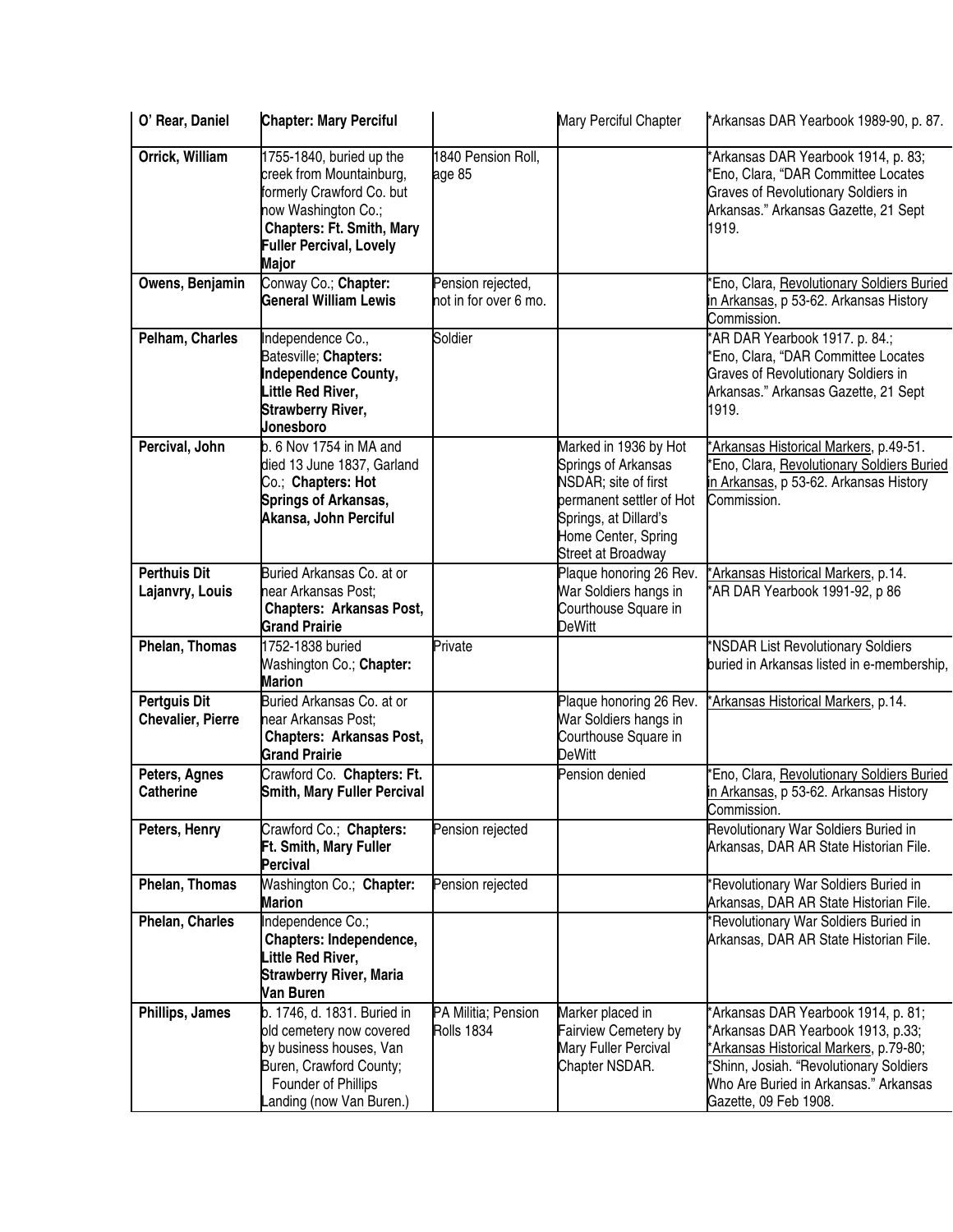|                                          | <b>Chapters: Ft. Smith, Mary</b><br><b>Fuller Percival</b>                                                                           |                                                    |                                                                                           | *Eno, Clara, "DAR Committee Locates<br><b>Graves of Revolutionary Soldiers in</b><br>Arkansas." Arkansas Gazette, 21 Sept<br>1919.                                                                                                                                                                   |
|------------------------------------------|--------------------------------------------------------------------------------------------------------------------------------------|----------------------------------------------------|-------------------------------------------------------------------------------------------|------------------------------------------------------------------------------------------------------------------------------------------------------------------------------------------------------------------------------------------------------------------------------------------------------|
| Philpot, Warren                          | Washington Co.; Chapter:<br><b>Marion</b>                                                                                            | Pension Roll 1840,<br>age 84.<br><b>NC Militia</b> |                                                                                           | *Eno, Clara, "DAR Committee Locates<br><b>Graves of Revolutionary Soldiers in</b><br>Arkansas." Arkansas Gazette, 21 Sept<br>1919.                                                                                                                                                                   |
| Pinot, Antoine                           | Buried Arkansas Co. at or<br>near Arkansas Post;<br><b>Chapters: Arkansas Post,</b><br><b>Grand Prairie</b>                          |                                                    | Plaque honoring 26 Rev.<br>War Soldiers hangs in<br>Courthouse Square in<br><b>DeWitt</b> | *Arkansas Historical Markers, p.14.<br>*AR DAR Yearbook 1991-92, p 86                                                                                                                                                                                                                                |
| Pistole, Charles                         | 1757-1839 buried<br>Independence Co.;<br>Chapters: Independence,<br>.ittle Red River,<br><b>Strawberry River, Maria</b><br>Van Buren | Private                                            |                                                                                           | *NSDAR List Revolutionary Soldiers<br>buried in Arkansas listed in e-membership,                                                                                                                                                                                                                     |
| Pringle, Christian                       | 1760-1820 buried Arkansas<br>Post, Arkansas Co.;<br><b>Chapters: Arkansas Post,</b><br><b>Grand Prairie</b>                          | Soldier                                            |                                                                                           | *NSDAR List Revolutionary Soldiers<br>buried in Arkansas listed in e-membership,                                                                                                                                                                                                                     |
| Pugh, Elijah                             | Clark Co.1760-1824;<br>Chapter: Arkadelphia                                                                                          | Gen. Marion's SC<br>Pvt                            |                                                                                           | *Revolutionary War Soldiers Buried in<br>Arkansas, DAR AR State Historian File.                                                                                                                                                                                                                      |
| Pyeatt, Jacob                            | 1758-1844. Buried in Cane<br>Hill Cemetery at Lincoln,<br>Washington Co.; Chapter:<br><b>Marion</b>                                  | Capt. Clark's Regt.<br><b>VA State Troops</b>      | Grave marked by the<br><b>Marion Chapter NSDAR</b>                                        | *Arkansas Historical Markers, p.87;<br>*Arkansas DAR Yearbook 1913, p. 32;<br>*NSDAR List Revolutionary Soldiers<br>buried in Arkansas listed in e-membership,<br>*Eno, Clara, "DAR Committee Locates<br><b>Graves of Revolutionary Soldiers in</b><br>Arkansas." Arkansas Gazette, 21 Sept<br>1919. |
| Quinton, Samuel                          | 1762-1850, buried Polk Co.;<br>Chapters: John Cain,<br>Benjamin Culp, Mine<br>Creek, Texarkana,<br>Paraclifta                        | Private                                            |                                                                                           | *NSDAR List Revolutionary Soldiers<br>buried in Arkansas listed in e-membership,                                                                                                                                                                                                                     |
| Racine, Marie<br><b>Louise Catherine</b> | 1741-1804 buried Arkansas<br>Co.; Chapters: Arkansas<br>Post, Grand Prairie                                                          | <b>Patriotic Service</b>                           |                                                                                           | *NSDAR List Revolutionary Soldiers<br>buried in Arkansas listed in e-membership,                                                                                                                                                                                                                     |
| Raines, James                            | Sevier Co., later reported he<br>was buried in KY? Chapter:<br><b>Paraclifta</b>                                                     | Applied pension,<br>Sevier Co.                     |                                                                                           | *Arkansas DAR Yearbook 1917, p. 84.                                                                                                                                                                                                                                                                  |
| Rainey, John                             | 1757-1847 buried<br>Independence Co.;<br>Chapters: Independence,<br>Little Red River,<br><b>Strawberry River, Maria</b><br>Van Buren | NJ Ranger under<br>Gen Gates                       |                                                                                           | *Arkansas DAR Yearbook 1918, p. 70;<br>*NSDAR List Revolutionary Soldiers<br>buried in Arkansas listed in e-membership,<br>*Eno, Clara, "DAR Committee Locates<br><b>Graves of Revolutionary Soldiers in</b><br>Arkansas." Arkansas Gazette, 21 Sept<br>1919.                                        |
| Ramsay, Andrew                           | 1739-1820 buried Batesville,<br>AR; Chapters:<br>Independence, Little Red<br>River, Strawberry River,<br>Maria Van Buren             | Private                                            |                                                                                           | *NSDAR List Revolutionary Soldiers<br>buried in Arkansas listed in e-membership                                                                                                                                                                                                                      |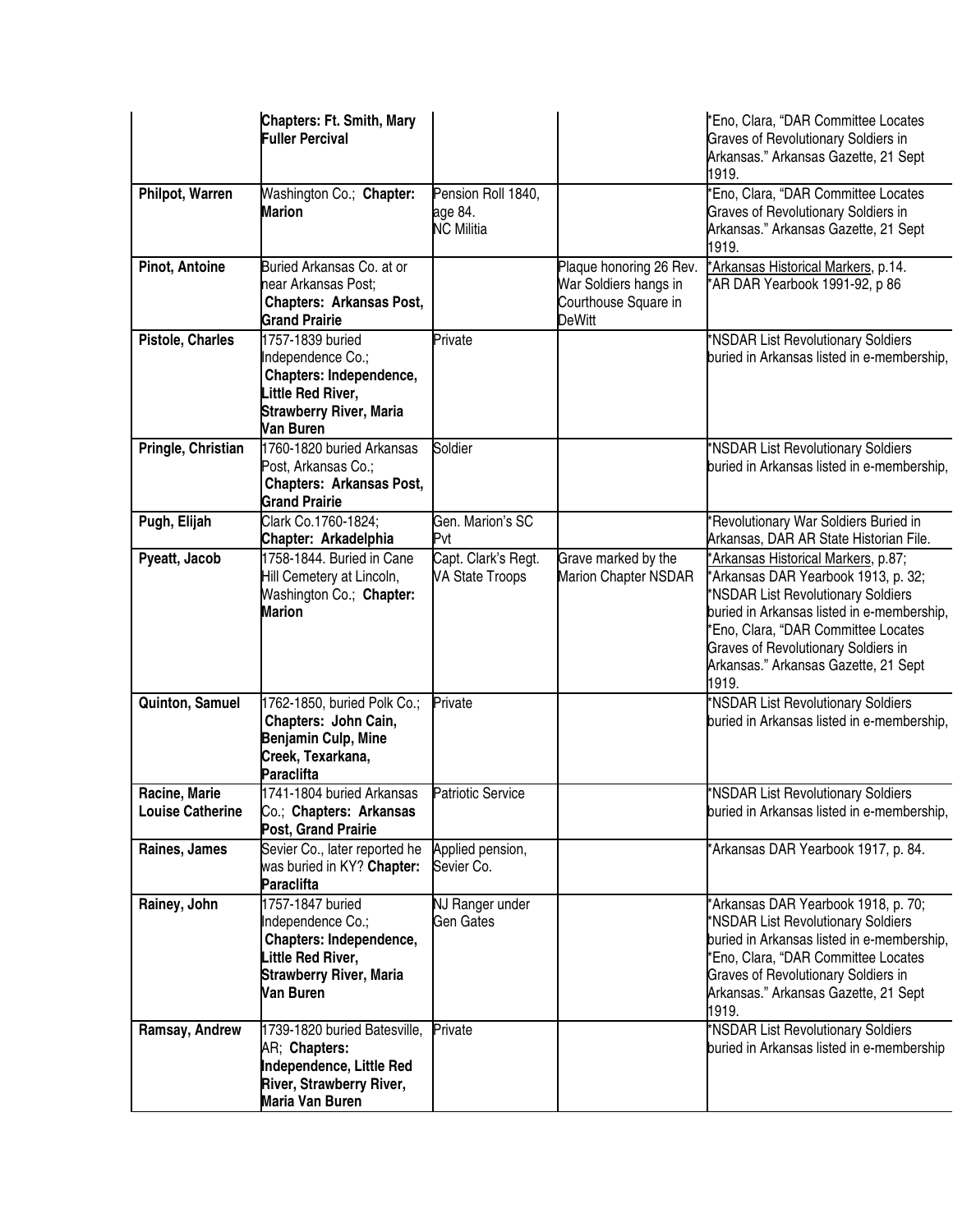|                            | Randleman, Martin Mashington Co.; Chapter:<br><b>Marion</b>                                                                               | Pension Roll 1840,<br>age 77.                                                                     |                                                 | *Arkansas DAR Yearbook 1914, p. 83;<br>*Eno, Clara, Revolutionary Soldiers Buried<br>in Arkansas, p 53-62. Arkansas History<br>Commission.<br>*Eno, Clara, "DAR Committee Locates<br><b>Graves of Revolutionary Soldiers in</b><br>Arkansas." Arkansas Gazette, 21 Sept<br>1919.                                                                                                                                    |
|----------------------------|-------------------------------------------------------------------------------------------------------------------------------------------|---------------------------------------------------------------------------------------------------|-------------------------------------------------|---------------------------------------------------------------------------------------------------------------------------------------------------------------------------------------------------------------------------------------------------------------------------------------------------------------------------------------------------------------------------------------------------------------------|
| Ratcliff, John             | 1760-1840 buried Saline<br>Co.; Chapter: Provincia de<br>la Sal                                                                           | Private                                                                                           |                                                 | *NSDAR List Revolutionary Soldiers<br>buried in Arkansas listed in e-membership,                                                                                                                                                                                                                                                                                                                                    |
| Reeder, Micajah            | 1758-1833. Buried Vineyard<br>Cemetery, Washington Co.<br><b>Chapter: Marion</b>                                                          | <b>SC Soldier</b>                                                                                 | Marker placed by Marion<br><b>Chapter NSDAR</b> | *Arkansas Historical Markers, p.90;<br>*NSDAR List Revolutionary Soldiers<br>buried in Arkansas listed in e-membership,                                                                                                                                                                                                                                                                                             |
| Ritchie (Rickie),<br>Peter | Waldron, Scott Co.;<br>Chapter: Paraclifta, Mine<br><b>Creek</b>                                                                          | Pension Roll 1840,<br>age 98                                                                      |                                                 | 'Arkansas DAR Yearbook 1914, p. 83.<br>'Eno, Clara, "DAR Committee Locates<br><b>Graves of Revolutionary Soldiers in</b><br>Arkansas." Arkansas Gazette, 21 Sept<br>1919.                                                                                                                                                                                                                                           |
| Robertson, Elisha          | 1744-1830 died Pine Bluff,<br>Jefferson Co.; Chapters:<br>Pine Bluff, John McAlmont                                                       | Private                                                                                           |                                                 | *NSDAR List Revolutionary Soldiers<br>buried in Arkansas listed in e-membership,                                                                                                                                                                                                                                                                                                                                    |
| Robins, John               |                                                                                                                                           |                                                                                                   |                                                 | Eno, Clara, Revolutionary Soldiers Buried<br>in Arkansas, p 53-62. Arkansas History<br>Commission.                                                                                                                                                                                                                                                                                                                  |
| Robinson, Hardy            | Pulaski Co.; Chapters:<br>Major Jacob Gray, Capt.<br><b>Basil Gaither, Centennial,</b><br>Gilbert Marshall, Little<br>Rock, Prudence Hall | Pension rejected                                                                                  |                                                 | *Revolutionary War Soldiers Buried in<br>Arkansas, DAR AR State Historian File.                                                                                                                                                                                                                                                                                                                                     |
| Robinson, John             | 1759-1842. Buried in the<br>Thornberry Cemetery,<br>Benton Co.; Chapters:<br>Lovely Purchase, Enoch<br>Ashley, James Bright               | Pensioner; Pvt. NC<br>Capt. W.<br>Alexander's Co.;<br>Dragoon in Col. W.<br>Hampton's<br>Regiment | Marked by Marion<br><b>Chapter NSDAR</b>        | Arkansas DAR Yearbook 1914, p. 81;<br>'Arkansas Historical Markers, p.91;<br>*NSDAR List Revolutionary Soldiers<br>buried in Arkansas listed in e-<br>membership,<br>*Shinn, Josiah. "Revolutionary Soldiers<br>Who Are Buried in Arkansas." Arkansas<br>Gazette, 09 Feb 1908.<br>Eno, Clara, "DAR Committee Locates<br><b>Graves of Revolutionary Soldiers in</b><br>Arkansas." Arkansas Gazette, 21 Sept<br>1919. |
| Robinson, John             | b. 1755-1833, d. near<br>Swifton, Jackson Co.;<br>Chapters: Jonesboro,<br>Independence                                                    | Pennsylvania Militia;<br>pensioner 1834                                                           |                                                 | *Arkansas DAR Yearbook 1914, p. 82;<br>*NSDAR List Revolutionary Soldiers<br>buried in Arkansas listed in e-membership,<br>*Eno, Clara, "DAR Committee Locates<br><b>Graves of Revolutionary Soldiers in</b><br>Arkansas." Arkansas Gazette, 21 Sept<br>1919.                                                                                                                                                       |
| Roddy, Alexander           | Augusta, Woodruff Co.;<br>Chapters: William Strong,<br>Jonesboro                                                                          |                                                                                                   |                                                 | *Revolutionary War Soldiers Buried in<br>Arkansas, DAR AR State Historian File.                                                                                                                                                                                                                                                                                                                                     |
| Royal, John                | Pulaski Co.; Chapters:<br>Major Jacob Gray, Capt.<br><b>Basil Gaither, Centennial,</b>                                                    |                                                                                                   |                                                 | Eno, Clara, Revolutionary Soldiers Buried<br>in Arkansas, p 53-62. Arkansas History<br>Commission.                                                                                                                                                                                                                                                                                                                  |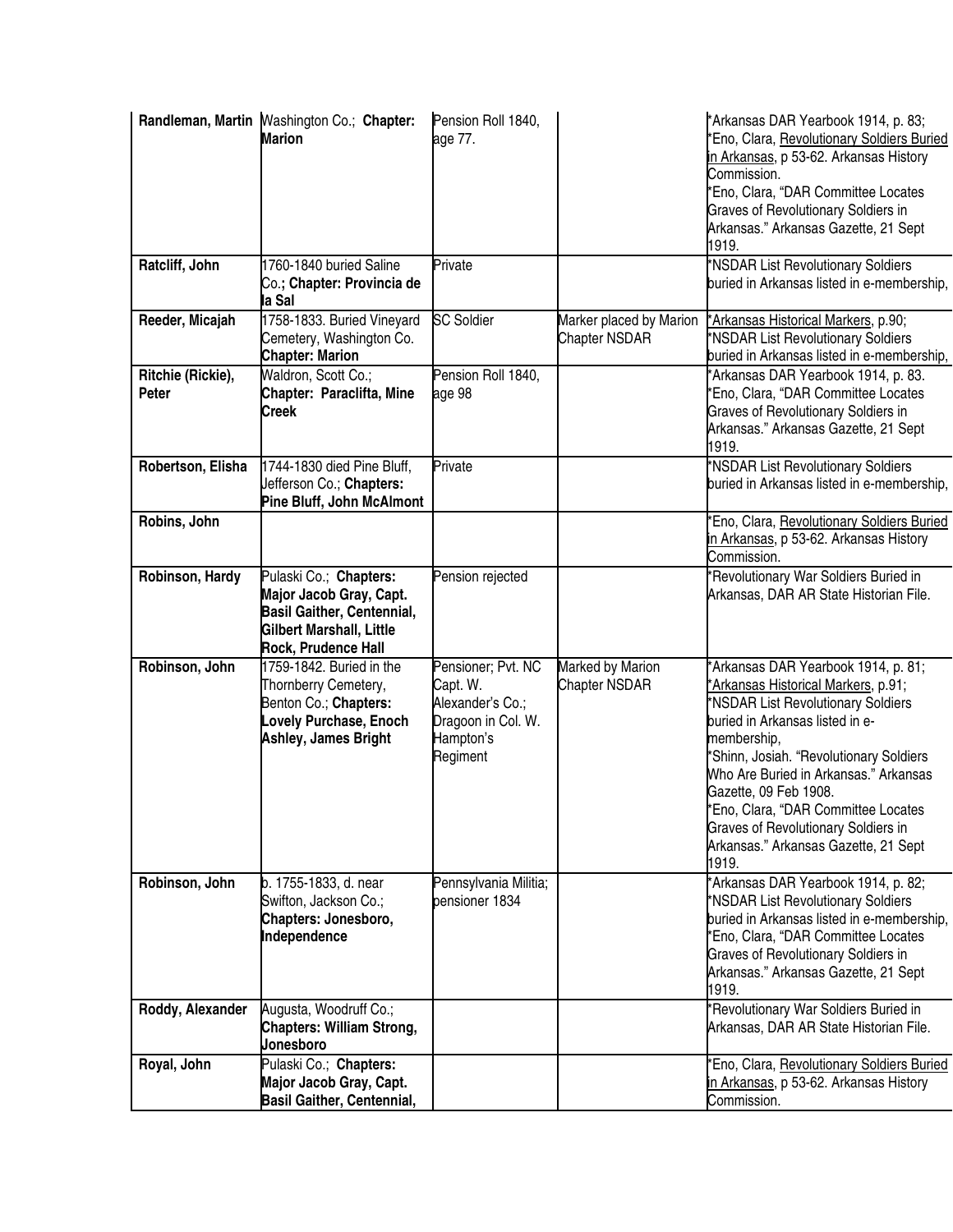|                                           | <b>Gilbert Marshall, Little</b><br><b>Rock, Prudence Hall</b>                                                                                                             |                                                                    |                                                                                                                                                                                                                                                         |
|-------------------------------------------|---------------------------------------------------------------------------------------------------------------------------------------------------------------------------|--------------------------------------------------------------------|---------------------------------------------------------------------------------------------------------------------------------------------------------------------------------------------------------------------------------------------------------|
| Rudd, William                             | b. NC, buried in<br>Conner/Rudd Community<br>ust off Hwy.103S in Carroll<br>County, about 8 mi. S.of<br>Green Forest. Chapter:<br>Abendschone                             | Spanish sailor &<br>took wife's last<br>name after marrying<br>her | *G-G-G granddaughter Shirley H. Pyron<br>DAR 707463                                                                                                                                                                                                     |
| Ruddell,<br><b>Theodosia Linn</b><br>Mrs. | Near Batesville,<br>Independence Co.1761-<br>1830; husband John not<br>buried in AR; Chapters:<br>Independence, Little Red<br>River, Strawberry River,<br>Maria Van Buren | aken prisoner,<br>prepared balls for<br>nusband and others         | *AR DAR Yearbook 1916, p. 49;<br>*NSDAR List Revolutionary Soldiers<br>buried in Arkansas listed in e-membership,<br>*Eno, Clara, "DAR Committee Locates<br><b>Graves of Revolutionary Soldiers in</b><br>Arkansas." Arkansas Gazette, 21 Sept<br>1919. |
| Ruddell, George                           | Independence Co.;<br>Chapters: Independence,<br>Little Red River,<br><b>Strawberry River, Maria</b><br>Van Buren                                                          | Served under father,<br>Capt. Isaac Ruddell                        | *Revolutionary War Soldiers Buried in<br>Arkansas, DAR AR State Historian File.                                                                                                                                                                         |
| Ruddell, George                           | 1740-1805; Chapters:<br>Independence, Little Red<br>River, Strawberry River,<br>Maria Van Buren                                                                           | Capt. VA                                                           | *Revolutionary War Soldiers Buried in<br>Arkansas, DAR AR State Historian File.                                                                                                                                                                         |
| Rust (Rusk, Rush),<br>George              | 1756-1850 buried Union<br>Co.; Chapters: Robert<br>Rosamond, Capt. Robert<br>Abernathy                                                                                    | ieutenant                                                          | *NSDAR List Revolutionary Soldiers<br>buried in Arkansas listed in e-membership,                                                                                                                                                                        |
| Sabin, Anson, Sr.                         | Buried in or near Hot<br>Springs, Garland Co.;<br><b>Chapters: Hot Springs of</b><br>Arkansas, Akansa, John<br><b>Perciful</b>                                            |                                                                    | *AR DAR Yearbook 1915, p. 83;<br>*Eno, Clara, "DAR Committee Locates<br><b>Graves of Revolutionary Soldiers in</b><br>Arkansas." Arkansas Gazette, 21 Sept<br>1919.                                                                                     |
| Scott, Hannah                             |                                                                                                                                                                           | Pension rejected                                                   | *Eno, Clara, Revolutionary Soldiers Buried<br>in Arkansas, p 53-62. Arkansas History<br>Commission.                                                                                                                                                     |
| Scott, Henry                              | Washington Co; Chapter:<br><b>Marion</b>                                                                                                                                  |                                                                    | *Revolutionary War Soldiers Buried in<br>Arkansas, DAR AR State Historian File.                                                                                                                                                                         |
| Scott, M.W.                               |                                                                                                                                                                           | Pension rejected                                                   | *Revolutionary War Soldiers Buried in<br>Arkansas, DAR AR State Historian File.                                                                                                                                                                         |
| Schaffer, John                            | 1750-1835, buried Lawrence<br>Co.; Chapters:<br>Independence, Little Red<br>River, Strawberry River,<br>Maria Van Buren                                                   | Private                                                            | *NSDAR List Revolutionary Soldiers<br>buried in Arkansas listed in e-membership,                                                                                                                                                                        |
| Scull, Hewes<br>(Heines)                  | Arkansas Co.; Chapters:<br><b>Arkansas Post, Grand</b><br>Prairie                                                                                                         | Relatives say he<br>could not have been<br>in Rev. War             | *AR DAR Yearbook 1915, p. 83<br>*Eno, Clara, Revolutionary Soldiers Buried<br>in Arkansas, p 53-62. Arkansas History<br>Commission.                                                                                                                     |
| Shaw,                                     | Crawford Co.; Chapters:<br>Ft. Smith, Mary Fuller<br>Percival                                                                                                             | Made claim in 1832                                                 | *Revolutionary War Soldiers Buried in<br>Arkansas, DAR AR State Historian File.                                                                                                                                                                         |
| Smith, Aaron                              | Washington Co Chapter:<br><b>Marion</b>                                                                                                                                   | Pension Roll 1840,<br>age 75                                       | *Arkansas DAR Yearbook 1914, p. 83,<br>*Eno, Clara, "DAR Committee Locates<br><b>Graves of Revolutionary Soldiers in</b>                                                                                                                                |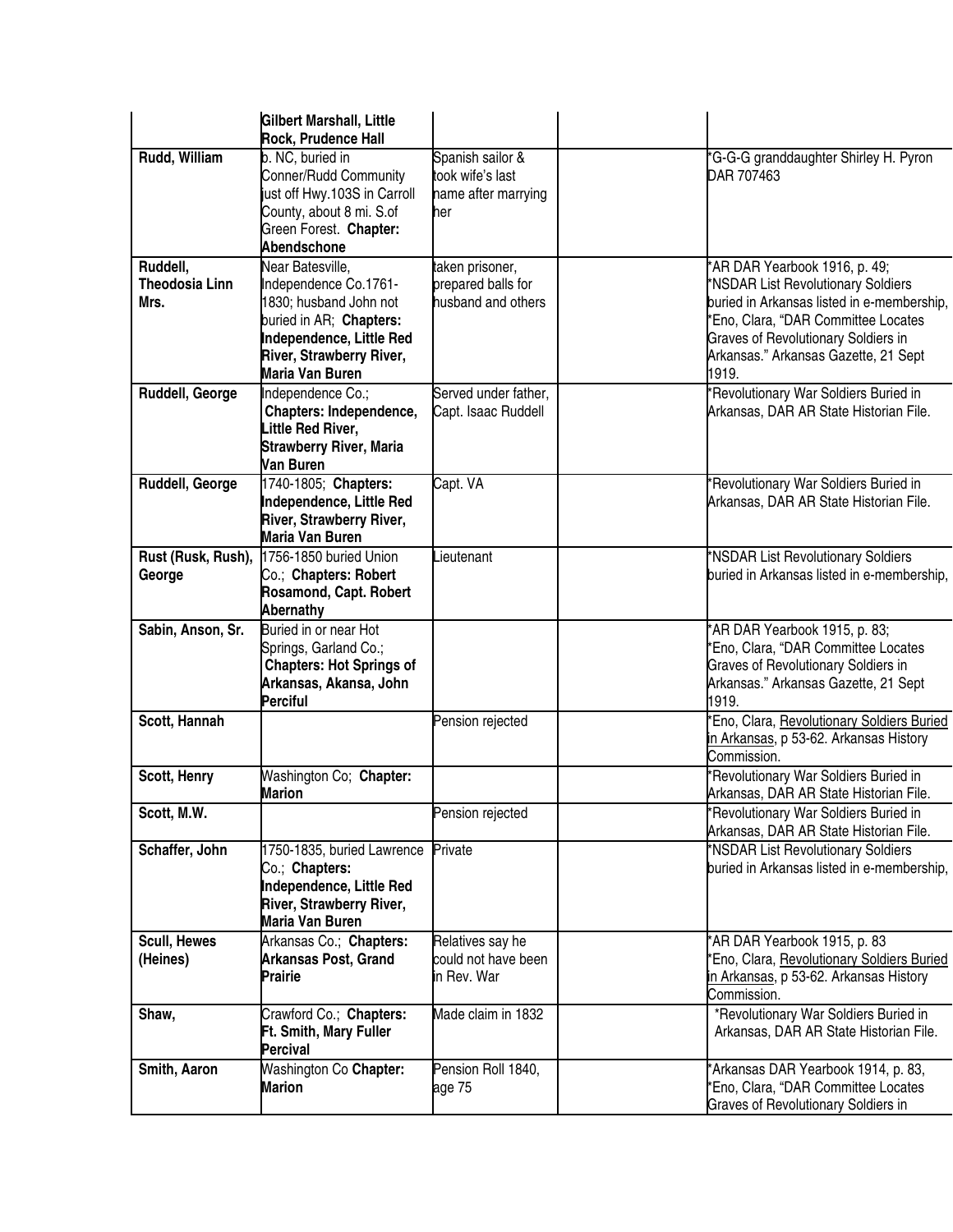|                            |                                                                                                                                                                      |                                       |                                                                                                             | Arkansas." Arkansas Gazette, 21 Sept<br>1919.                                                                                                                                                                                                                 |
|----------------------------|----------------------------------------------------------------------------------------------------------------------------------------------------------------------|---------------------------------------|-------------------------------------------------------------------------------------------------------------|---------------------------------------------------------------------------------------------------------------------------------------------------------------------------------------------------------------------------------------------------------------|
| Smith, Agnes               |                                                                                                                                                                      | Pension rejected                      |                                                                                                             | Eno, Clara, Revolutionary Soldiers Buried<br>in Arkansas, p 53-62. Arkansas History<br>Commission.                                                                                                                                                            |
| Smith, George              | 1763-1842 buried Sevier Co                                                                                                                                           | Private                               |                                                                                                             | *NSDAR List Revolutionary Soldiers<br>buried in Arkansas listed in e-membership,                                                                                                                                                                              |
| Smith, John                | 1764-1820 buried Pulaski<br>Co; Chapters: Major<br>Jacob Gray, Capt. Basil<br>Gaither, Centennial,<br>Gilbert Marshall, Little<br>Rock, Prudence Hall                | Private                               |                                                                                                             | *Arkansas DAR Yearbook 1948-49, p. 58;<br>*NSDAR List Revolutionary Soldiers<br>buried in Arkansas listed in e-membership,                                                                                                                                    |
| Smith, John                | Jackson Co.; Chapters:<br>Jonesboro, Independence                                                                                                                    |                                       |                                                                                                             | *Revolutionary War Soldiers Buried in<br>Arkansas, DAR AR State Historian File.                                                                                                                                                                               |
| Smith, Sara                | Crawford Co.; Chapters:<br>Ft. Smith, Mary Fuller<br><b>Percival</b>                                                                                                 |                                       |                                                                                                             | *Revolutionary War Soldiers Buried in<br>Arkansas, DAR AR State Historian File.                                                                                                                                                                               |
| Stillwell, Joseph          | 1752-1822 buried Arkansas<br>Co. at or near Arkansas<br>Post; Chapters: Arkansas<br>Post, Grand Prairie                                                              | Private, Patriotic<br>Service         | Plaque honoring 26 Rev.<br>War Soldiers hangs in<br>Courthouse Square in<br><b>DeWitt</b>                   | *Arkansas Historical Markers, p.14;<br>*AR DAR Yearbook 1916, p. 49;<br>*NSDAR List Revolutionary Soldiers<br>buried in Arkansas listed in e-membership,                                                                                                      |
| Souligny Le Duc,<br>Louis  | Buried Arkansas Co. at or<br>near Arkansas Post, AR;<br>Chapters: Arkansas Post,<br><b>Grand Prairie</b>                                                             |                                       | Plaque honoring 26 Rev.<br>War Soldiers hangs in<br>Courthouse Square in<br><b>DeWitt</b>                   | *Arkansas Historical Markers, p.14.<br>*AR DAR Yearbook 1991-92, p 86                                                                                                                                                                                         |
| Stillwell, Joseph          | 1752-1822. Buried Boggans<br>Cemetery SW of Gillett,<br>Arkansas Co., AR;<br>Chapters: Arkansas Post,<br><b>Grand Prairie</b>                                        | NJ Militia                            | Grave marked by the<br><b>Grand Prairie Chapter</b><br><b>NSDAR and Grand</b><br>Prairie Hist. Soc. in 1971 | 'Arkansas Historical Markers, p.16-17;<br>'AR DAR Yearbook 1916, p.49;<br>*Arkansas DAR Yearbook 1972, p.71;<br>*Eno, Clara, "DAR Committee Locates<br><b>Graves of Revolutionary Soldiers in</b><br>Arkansas." Arkansas Gazette, 21 Sept<br>1919.            |
| Stewart, James             | Madison Co.; Chapters:<br>Marion, Bois D'Arc                                                                                                                         | Pensioner, age 87<br>in 1840.         |                                                                                                             | *Arkansas DAR Yearbook 1914, p. 82.<br>'Eno, Clara, "DAR Committee Locates<br><b>Graves of Revolutionary Soldiers in</b><br>Arkansas." Arkansas Gazette, 21 Sept<br>1919.                                                                                     |
| <b>Stokes, Montfort</b>    | 1762-1842 buried Fort<br>Gibson, AR                                                                                                                                  | Soldier                               |                                                                                                             | *NSDAR List Revolutionary Soldiers<br>buried in Arkansas listed in e-membership,                                                                                                                                                                              |
| <b>Strickland, David</b>   | 1759-1824 buried Miller Co,<br>AR; Chapter: Texarkana                                                                                                                | Sergeant                              |                                                                                                             | *NSDAR List Revolutionary Soldiers<br>buried in Arkansas listed in e-membership,                                                                                                                                                                              |
| Sutherland, Daniel         | 1753-1840 buried Madison<br>Co., AR; Chapters:<br>Marion, Bois D'Arc                                                                                                 | Pension Roll 1840,<br>age 85, Private |                                                                                                             | *Arkansas DAR Yearbook 1914, p. 82;<br>*NSDAR List Revolutionary Soldiers<br>buried in Arkansas listed in e-membership,<br>*Eno, Clara, "DAR Committee Locates<br><b>Graves of Revolutionary Soldiers in</b><br>Arkansas." Arkansas Gazette, 21 Sept<br>1919. |
| Tate, Anderson<br>(Andrew) | Ouachita Co. Born in<br>Orange Co., SC. He was<br>buried in the Old Tate<br>Cemetery, 3 miles South of<br>Tate's Bluff, near Chidester,<br>AR on Boiling Point Road; | Pension Roll 1840                     | Grave was marked in<br>1978 by the Benjamin<br>Culp Chapter DAR                                             | Arkansas DAR Yearbook 1914, p. 83.<br>*Arkansas DAR Yearbook 1915, p. 82-83.<br>'Eno, Clara, "DAR Committee Locates<br><b>Graves of Revolutionary Soldiers in</b><br>Arkansas." Arkansas Gazette, 21 Sept<br>1919.                                            |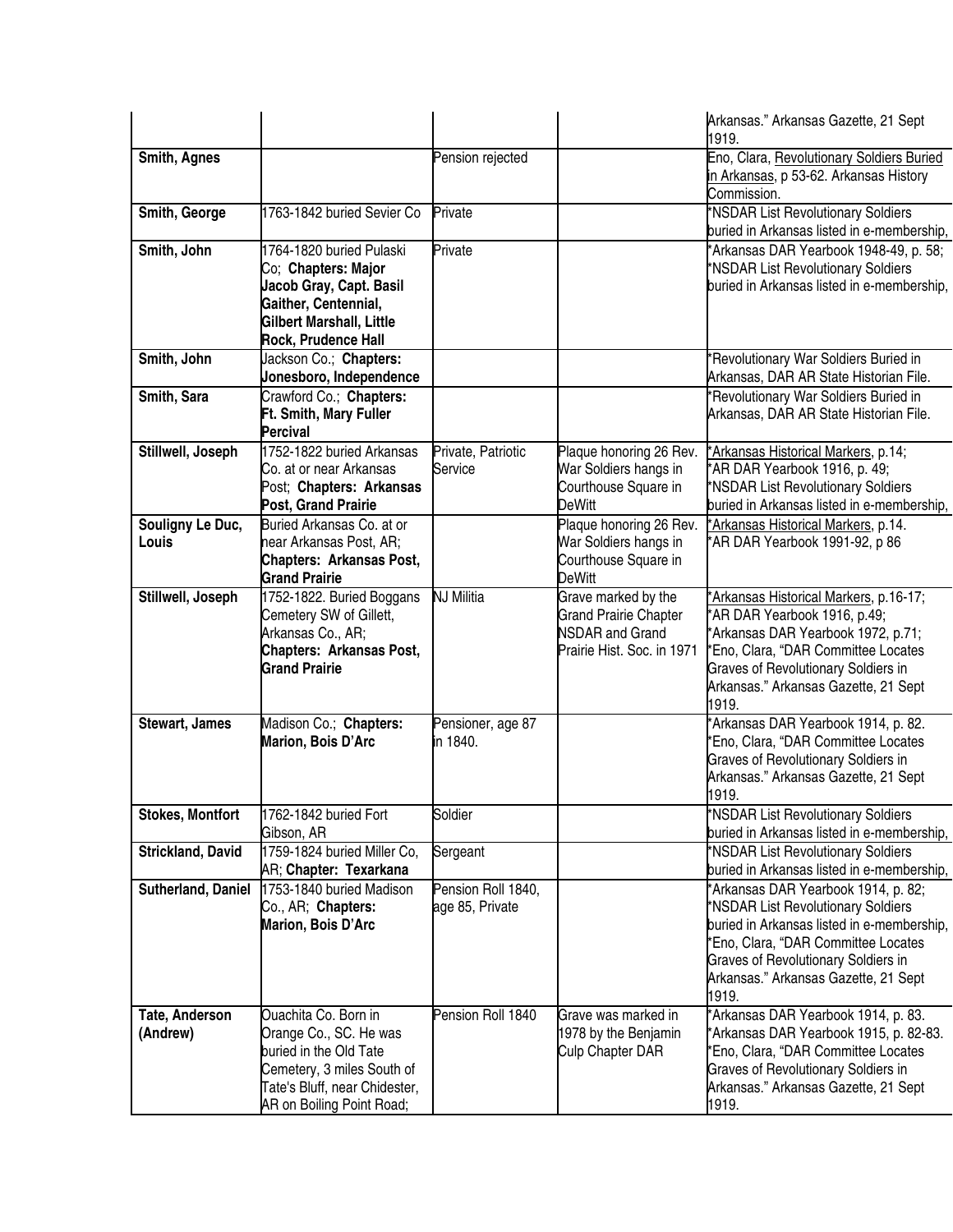|                                                               | <b>Chapters: Tate's Bluff</b>                                                                                                                                                                         |                                                 |                                                                                                                                         |                                                                                                                                                                                                                                                                                        |
|---------------------------------------------------------------|-------------------------------------------------------------------------------------------------------------------------------------------------------------------------------------------------------|-------------------------------------------------|-----------------------------------------------------------------------------------------------------------------------------------------|----------------------------------------------------------------------------------------------------------------------------------------------------------------------------------------------------------------------------------------------------------------------------------------|
| Tate, George                                                  | Quachita Co. Born in<br>Orange Co., SC. He was<br>buried in the Old Tate<br>Cemetery, 3 miles South of<br>Tate's Bluff, near Chidester,<br>AR on Boiling Point Road;<br><b>Chapters: Tate's Bluff</b> | Pension Roll 1840                               | Grave was marked in<br>1978 by the Benjamin<br>Culp Chapter DAR                                                                         | *Arkansas DAR Yearbook 1914, p. 83.<br>*Arkansas DAR Yearbook 1915, p. 82-83.<br>*Eno, Clara, "DAR Committee Locates<br><b>Graves of Revolutionary Soldiers in</b><br>Arkansas." Arkansas Gazette, 21 Sept<br>1919.                                                                    |
| Thorne, Peter                                                 | Camden, AR, Ouachita Co.;                                                                                                                                                                             | Pension Roll 1840                               | Col. J.A. Reeves had a                                                                                                                  | *Arkansas DAR Yearbook 1914, p. 81-83.;                                                                                                                                                                                                                                                |
| <b>Thomas</b>                                                 | Chapter: Tate's Bluff                                                                                                                                                                                 |                                                 | government marker and<br>planned to set it as near<br>the location of the grave<br>as he could determine.<br>Camden, AR Ouachita<br>Co. | 'Arkansas DAR Yearbook 1915, p. 82.                                                                                                                                                                                                                                                    |
| <b>Titsworth, Isaac</b>                                       | 1749-1832. Buried at the<br>foot of Short Mountain, 3<br>miles from Paris, Logan Co.,<br>AR; Chapter: Mary Fuller<br>Percival, Ft. Smith                                                              |                                                 |                                                                                                                                         | *Arkansas DAR Yearbook 1916, p. 49;<br>*Eno, Clara, "DAR Committee Locates<br><b>Graves of Revolutionary Soldiers in</b><br>Arkansas." Arkansas Gazette, 21 Sept<br>1919.                                                                                                              |
| Tollett, John                                                 | 1756-1824 buried Miller Co.,                                                                                                                                                                          | Sergeant, Patriotic<br>Service                  |                                                                                                                                         | *NSDAR List Revolutionary Soldiers                                                                                                                                                                                                                                                     |
| <b>Trent, Henry</b>                                           | AR; Chapter: Texarkana<br>1758-1827 buried Miller Co.,                                                                                                                                                | Private                                         |                                                                                                                                         | buried in Arkansas listed in e-membership,<br>*NSDAR List Revolutionary Soldiers                                                                                                                                                                                                       |
|                                                               | AR; Chapter: Texarkana                                                                                                                                                                                |                                                 |                                                                                                                                         | buried in Arkansas listed in e-membership,                                                                                                                                                                                                                                             |
| Vance, David                                                  | Independence Co.;<br>Chapters: Independence,<br>Little Red River,<br><b>Strawberry River, Maria</b><br>Van Buren                                                                                      | Pensioner; VA<br><b>Continental Line</b>        |                                                                                                                                         | *Arkansas DAR Yearbook 1914, p. 82;<br>*Shinn, Josiah. "Revolutionary Soldiers<br>Who Are Buried in Arkansas." Arkansas<br>Gazette, 09 Feb 1908<br>*Eno, Clara, "DAR Committee Locates<br><b>Graves of Revolutionary Soldiers in</b><br>Arkansas." Arkansas Gazette, 21 Sept<br>1919.  |
| Vann, James                                                   | Randolph Co.(also reported<br>in Perry Co.;) Chapters:<br>General William Lewis,<br>Cadron Post, Jonesboro,<br><b>Strawberry River</b>                                                                |                                                 |                                                                                                                                         | *Arkansas DAR Yearbook 1916, p. 49.<br>*Eno, Clara, "DAR Committee Locates<br><b>Graves of Revolutionary Soldiers in</b><br>Arkansas." Arkansas Gazette, 21 Sept<br>1919.                                                                                                              |
| Vann, Jesse                                                   | Conway Co. 1753-1828;<br><b>Chapter: General William</b><br>Lewis                                                                                                                                     |                                                 |                                                                                                                                         | *Eno, Clara, "DAR Committee Locates<br>Graves of Revolutionary Soldiers in<br>Arkansas." Arkansas Gazette, 21 Sept<br>1919.                                                                                                                                                            |
| VanZant, James                                                | awrence Co.; Chapters:<br><b>Independence County,</b><br>Little Red River,<br><b>Strawberry River,</b><br><b>Jonesboro</b>                                                                            | Pensioner in 1833<br><b>PA Continental Line</b> |                                                                                                                                         | *Arkansas DAR Yearbook 1914. P. 82;<br>*Shinn, Josiah. "Revolutionary Soldiers<br>Who Are Buried in Arkansas." Arkansas<br>Gazette, 09 Feb 1908.<br>*Eno, Clara, "DAR Committee Locates<br><b>Graves of Revolutionary Soldiers in</b><br>Arkansas." Arkansas Gazette, 21 Sept<br>1919. |
| Le                                                            | Vasseur, Stanilaus Arkansas Post; Chapters:<br><b>Arkansas Post, Grand</b><br><b>Prairie</b>                                                                                                          |                                                 |                                                                                                                                         | *AR DAR Yearbook 1991-92, p 86                                                                                                                                                                                                                                                         |
| Vaugine, Francois;<br>This person is a<br>proven patriot with | 1768-1831. Buried at St.<br>Mary's Catholic Church<br>Cemetery on Plum Bayou                                                                                                                          | <b>Patriotic Service</b>                        | Grave Marked 1991 by<br>Pine Bluff and John<br><b>McAlmont Chapters</b>                                                                 | *Arkansas Historical Markers, p.26-27;<br>*NSDAR List Revolutionary Soldiers<br>buried in Arkansas listed in e-membership,                                                                                                                                                             |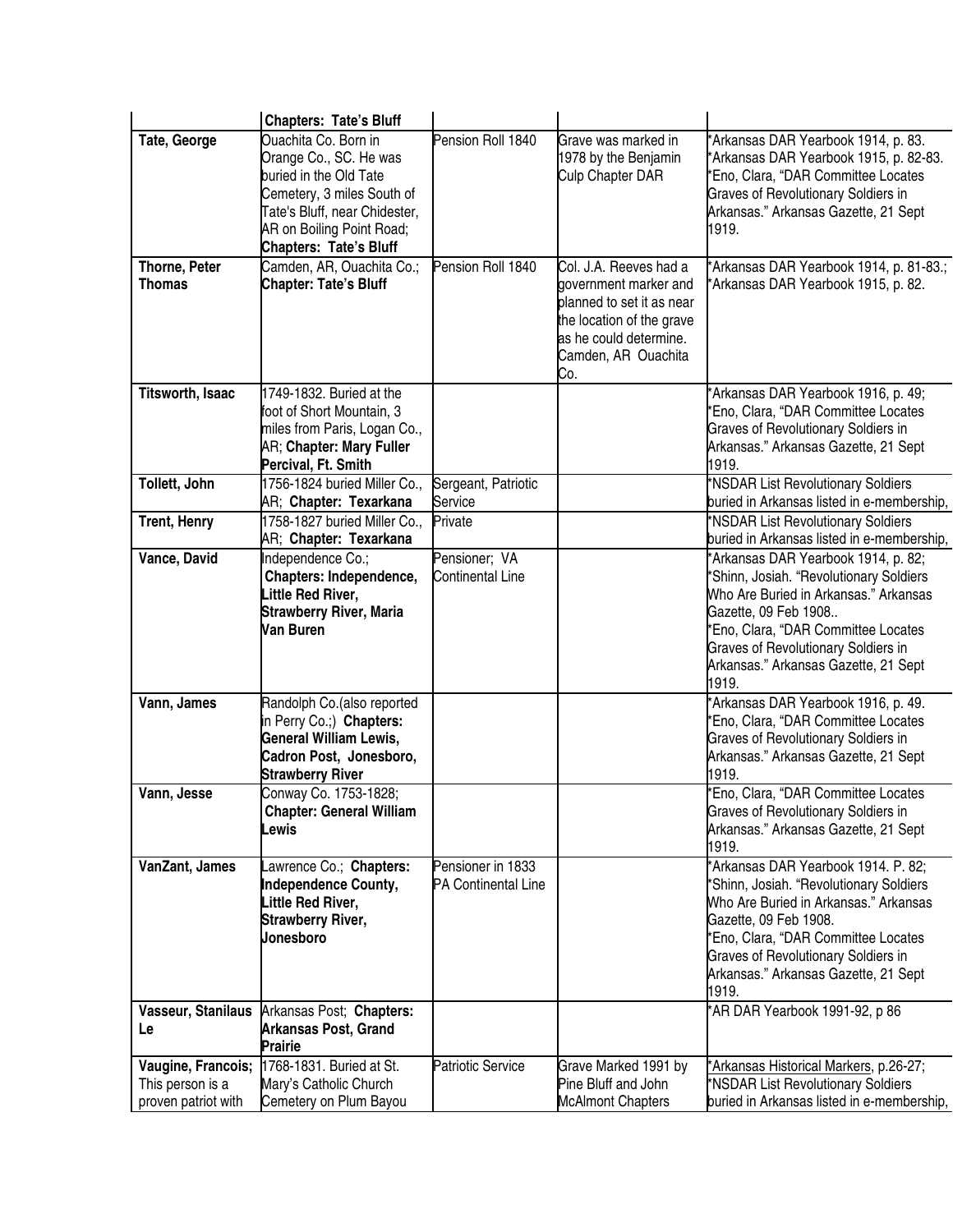| <b>NO DAR</b><br>applications | across AR River from Pine<br>Bluff, Jefferson Co., AR;<br>Chapters: Pine Bluff,<br><b>John McAlmont</b>                                     |                                                  | <b>NSDAR</b>                                                                                                            | *AR DAR Yearbook 1991-92, p 86                                                                                                                                                                                                                                                                          |
|-------------------------------|---------------------------------------------------------------------------------------------------------------------------------------------|--------------------------------------------------|-------------------------------------------------------------------------------------------------------------------------|---------------------------------------------------------------------------------------------------------------------------------------------------------------------------------------------------------------------------------------------------------------------------------------------------------|
| Vilemont, Charles<br>de       | Buried Arkansas Co. at or<br>near Arkansas Post;<br><b>Chapters: Arkansas Post,</b><br><b>Grand Prairie</b>                                 |                                                  | Plaque honoring 26 Rev.<br>War Soldiers hangs in<br>Courthouse Square in<br><b>DeWitt</b>                               | *Arkansas Historical Markers, p.14.<br>AR DAR Yearbook 1991-92, p 86                                                                                                                                                                                                                                    |
| <b>Walker, Archilaw</b>       | Marion Chapter DAR<br>Fayetteville, Washington Co.<br>reported he was on file @<br>courthouse; Chapter:<br><b>Marion</b>                    |                                                  |                                                                                                                         | *Arkansas DAR Yearbook 1930, p. 101.                                                                                                                                                                                                                                                                    |
| <b>Walker, David</b>          |                                                                                                                                             |                                                  |                                                                                                                         | *Eno, Clara, Fifty-Five Revolutionary<br>Soldiers Buried in Arkansas, Arkansas<br>History Commission.                                                                                                                                                                                                   |
| Ward, John                    | Phillips Co.; Chapter:<br><b>Arkansas Post, Grand</b><br>Prairie, William Strong                                                            |                                                  | James Bate Chapter,<br>1990.                                                                                            | AR DAR Yearbook 1991-92, p 86<br>*"DAR Searches for Graves of War<br>Soldiers," Phillips County Progress, Sept.<br>5, 1990.                                                                                                                                                                             |
| Warmack,<br>Johnson           | Pension application was<br>from Madison Co. (also<br>isted in Washington Co.)<br><b>Chapters: Marion, Bois</b><br>D'Arc                     | <b>Enlisted from Burke</b><br>Co., NC            |                                                                                                                         | *AR DAR Yearbook 1916, p. 50.<br>*Eno, Clara, "DAR Committee Locates<br>Graves of Revolutionary Soldiers in<br>Arkansas." Arkansas Gazette, 21 Sept<br>1919.                                                                                                                                            |
| <b>Waters, George</b>         |                                                                                                                                             |                                                  |                                                                                                                         | Revolutionary War Soldiers Buried in<br>Arkansas, DAR AR State Historian File.                                                                                                                                                                                                                          |
| Weldon, John                  | b. 1759, d. Independence<br>Co.; Chapters:<br>Independence, Little Red<br>River, Strawberry River,<br>Maria Van Buren                       | <b>SC Continental Line</b>                       |                                                                                                                         | *Arkansas DAR Yearbook 1914, p. 82;<br>*Shinn, Josiah. "Revolutionary Soldiers<br>Who Are Buried in Arkansas." Arkansas<br>Gazette, 09 Feb 1908.<br>*Eno, Clara, "DAR Committee Locates<br><b>Graves of Revolutionary Soldiers in</b><br>Arkansas." Arkansas Gazette, 21 Sept<br>1919.                  |
|                               | Wideman, Thomas Lackson Co. 1762-1840,<br>buried in Wideman<br>Cemetery; Chapters:<br>Jonesboro, Independence                               | Home Guard                                       |                                                                                                                         | *Eno, Clara, Fifty-Five Revolutionary<br>Soldiers Buried in Arkansas, Arkansas<br>History Commission.                                                                                                                                                                                                   |
| Wilkins, William              | 1764-1860 buried Crittenden<br>Co., AR; Chapter:<br><b>Charlevoix</b>                                                                       | Private                                          |                                                                                                                         | *NSDAR List Revolutionary Soldiers<br>buried in Arkansas listed in e-membership,                                                                                                                                                                                                                        |
| Williams, James               | 1763-1851 buried<br>Washington, AR,<br>Hempstead Co.; Chapters:<br>John Cain, Benjamin Culp,<br>Mine Creek, Texarkana,<br><b>Paraclifta</b> | Served in battles<br>along VA border,<br>Private | Grave marked by John<br>Cain Chapter DAR,<br>Benjamin Culp Chapter<br>DAR, and Old Military<br>Road Chapter DAR<br>1990 | *Arkansas DAR Yearbook 1914, p. 81;<br>*Arkansas Historical Markers, p.37-39;<br>*NSDAR List Revolutionary Soldiers<br>buried in Arkansas listed in e-membership,<br>*Eno, Clara, "DAR Committee Locates<br><b>Graves of Revolutionary Soldiers in</b><br>Arkansas." Arkansas Gazette, 21 Sept<br>1919. |
| Williams, Sam                 | Madison Co.; Chapters:<br>Marion, Bois D'Arc                                                                                                |                                                  |                                                                                                                         | *Revolutionary War Soldiers Buried in<br>Arkansas, DAR AR State Historian File.                                                                                                                                                                                                                         |
| Wilson, John                  | Washington Co.; Chapter:<br><b>Marion</b>                                                                                                   |                                                  |                                                                                                                         | *Eno, Clara, Revolutionary Soldiers Buried<br>in Arkansas, p 53-62. Arkansas History<br>Commission.                                                                                                                                                                                                     |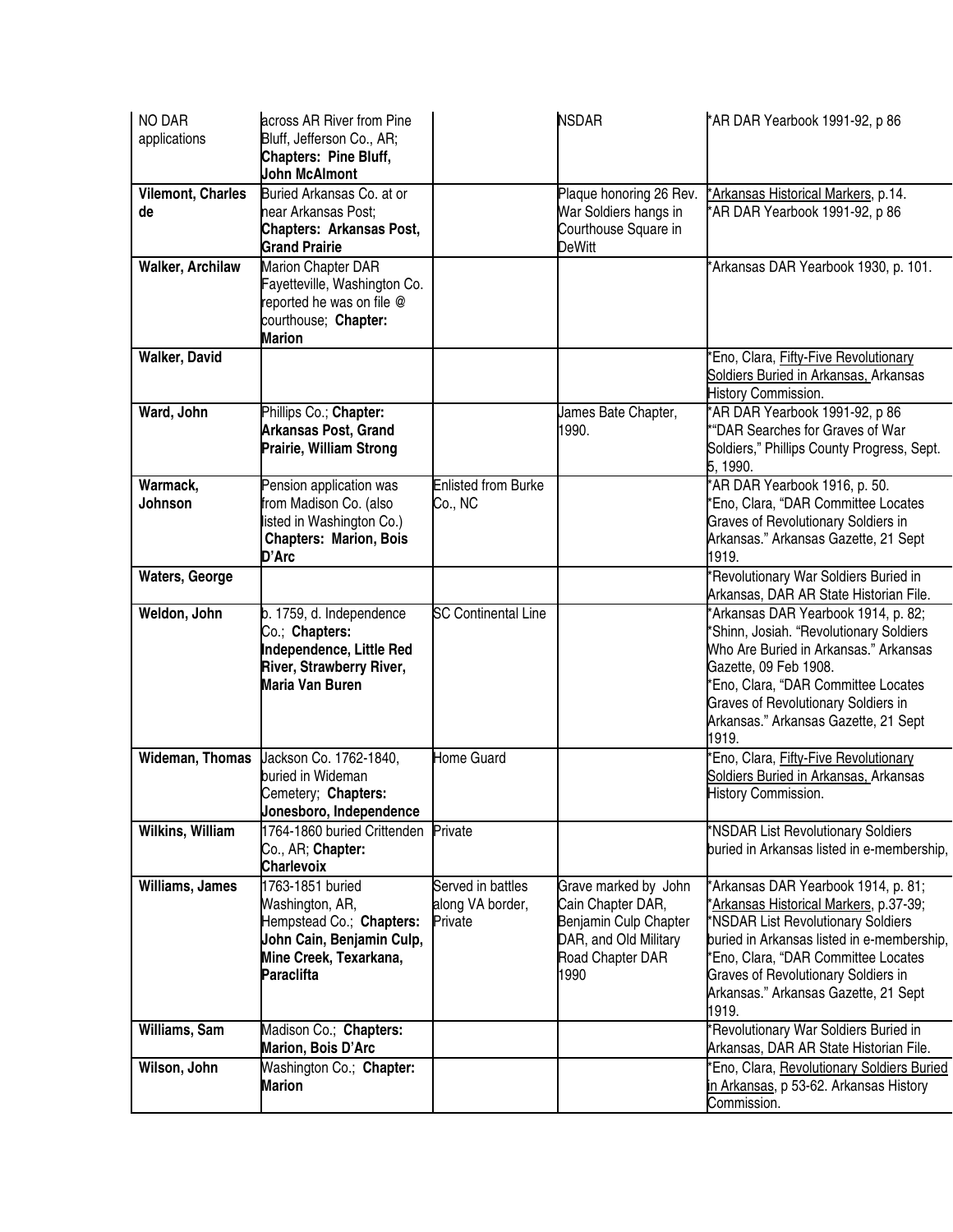| Wilson, Josiah                                           | Buried near Browntown, sw<br>part of state; Chapters:<br>John Cain, Benjamin Culp,<br>Mine Creek, Texarkana,<br>Paraclifta                                                     |                                       | *Eno, Clara, Fifty-Five Revolutionary<br>Soldiers Buried in Arkansas, Arkansas<br>History Commission.                                                                                                                                                         |
|----------------------------------------------------------|--------------------------------------------------------------------------------------------------------------------------------------------------------------------------------|---------------------------------------|---------------------------------------------------------------------------------------------------------------------------------------------------------------------------------------------------------------------------------------------------------------|
| Wood, Obadiah                                            | 1759-1845 buried Marion<br>Co., AR; Chapters:<br><b>Harrison Colony, Capt.</b><br><b>Nathan Watkins</b>                                                                        | Private, Pension<br>Roll 1840, age 95 | *Arkansas DAR Yearbook 1914, p. 82;<br>*NSDAR List Revolutionary Soldiers<br>buried in Arkansas listed in e-membership,<br>*Eno, Clara, "DAR Committee Locates<br><b>Graves of Revolutionary Soldiers in</b><br>Arkansas." Arkansas Gazette, 21 Sept<br>1919. |
| Woods, William                                           | buried Marion Co., AR;<br><b>Chapters: Harrison</b><br>Colony, Capt. Nathan<br><b>Watkins</b>                                                                                  |                                       | Jones, W.R., "History of Marion County."<br>Yellville Mountain Echo microfilm Nov. 11,<br>1929                                                                                                                                                                |
| <b>Woodward, Lewis</b>                                   | Crawford County;<br><b>Chapters: Ft. Smith, Mary</b><br><b>Fuller Percival, Lovely</b><br>Major                                                                                |                                       | Eno, Clara, Fifty-Five Revolutionary<br>Soldiers Buried in Arkansas, Arkansas<br>History Commission.                                                                                                                                                          |
| Wyatt, John future<br>app. must prove<br>correct service | 1756-1794, supposed to be<br>buried in Batesville area,<br>Independence Co., AR;<br>Chapters: Independence,<br>ittle Red River,<br><b>Strawberry River, Maria</b><br>Van Buren |                                       | *Arkansas DAR Yearbook 1930, p. 101;<br>*NSDAR List Revolutionary Soldiers<br>buried in Arkansas listed in e-membership,                                                                                                                                      |

## **Bibliography:**

## **Books:**

Arkansas Historical Markers, Arkansas State Society Daughters of the American Revolution. Edited by Susan Page Veal, 2002.

## **Articles in Newspapers or Books**

Eno, Clara, "DAR Committee Locates Graves of Revolutionary Soldiers in Arkansas." Arkansas Gazette, 21 Sept 1919.

Eno, Clara, "Revolutionary Soldiers Buried in Arkansas," p 53-62. Filed in Arkansas History Commission. Eno, Clara, "Fifty-Five Revolutionary Soldiers Buried in Arkansas," Filed in Arkansas History Commission.